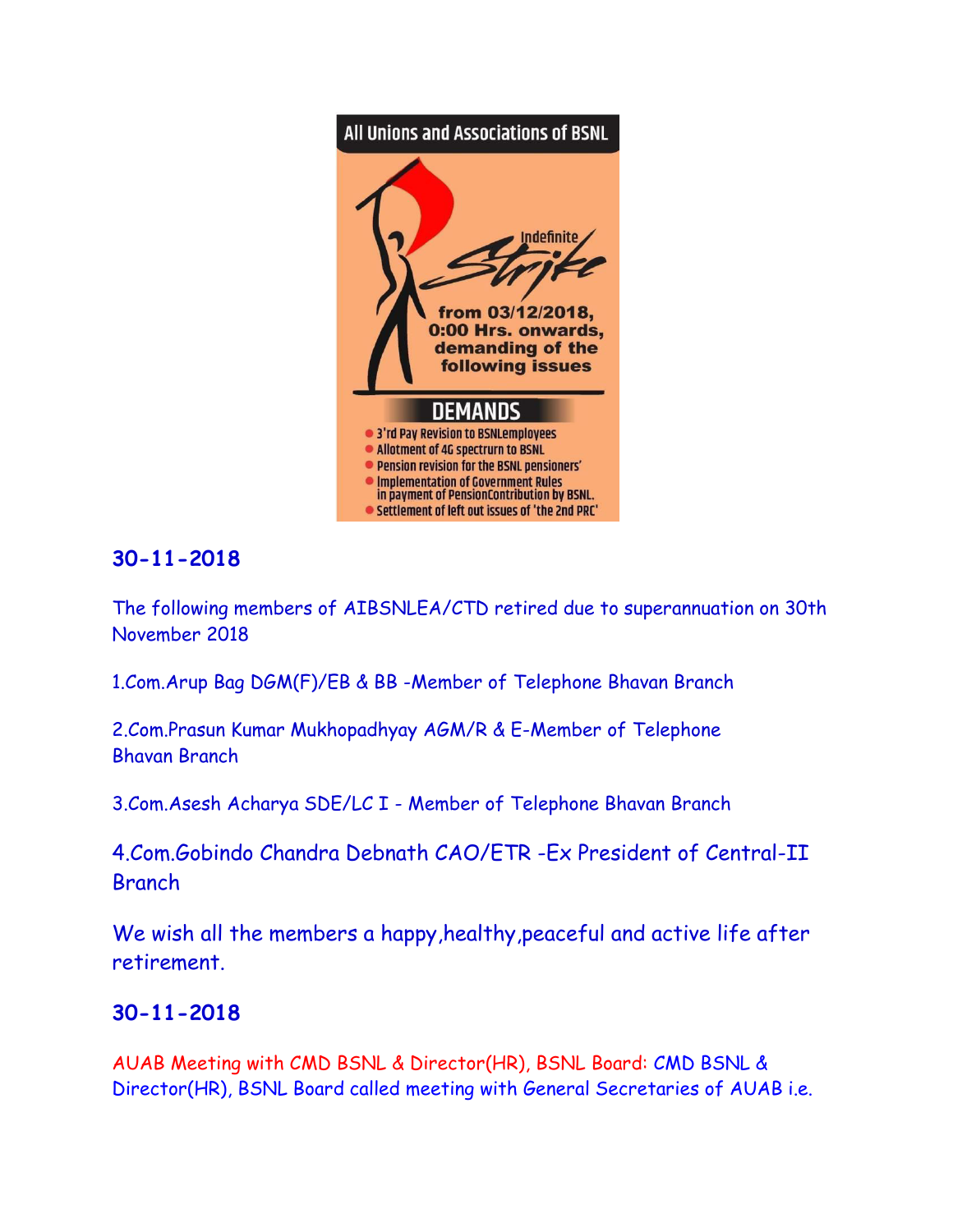AIBSNLEA, BSNLEU, NFTE BSNL, BSNLMS, AIGETOA, BSNLOA & ATM & appraised regarding his discussions with Hon'ble MOSC (I/C) & Secy(T), DoT and other Senior Officers of DoT that on some demands DoT is taking some positive steps but on some issues due to financial viability BSNL's some way out is to be taken. AUAB leaders clearly mentioned that till the time their demands are not shorted out, they can't review their Indefinite Strike decision. Thus there couldn't be any break though on the settlement of AUAB demands.

Now, CMD, BSNL has further fixed up the meeting with AUAB Leaders on Sunday afternoon at 1200 Hrs. All the Circle/District Secretaries are requested to concentrate on the successful implementation of the Indefinite Strike from 3rd Dec., 2018.

## **30-11-2018**

#### **GS writes to**

1. **Shri Anupam Shrivastava,** CMD, BSNL regarding

(a) Promotions of Executives belonging to CSS Stream (Assistant General Managers, Deputy Managers, Assistant Managers, Private Secretaries and Personal Assistants to the grades of Deputy General Manager, Assistant General Manager, Deputy Manager, Principal Private Secretary and Private Secretary, respectively) before introduction of CPSU Cadre Hierarchy in BSNL.........................[.<<<<Click here](http://www.aibsnleachq.in/CMD_181130_1.PDF)  [for letter>>>>>](http://www.aibsnleachq.in/CMD_181130_1.PDF)

(b) Request for cancellation of mass transfer orders issued to Accounts Personnel on CAO Promotion**...........**[<<<<Click here for letter>>>>>](http://www.aibsnleachq.in/CMD_181130.PDF)

## **28-11-2018**

GS writes The Sr. GM (FP) BSNL Corporate office regarding Requests for transfer / posting / cancellation / retention in the Cadre of Accounts officers [\(click here for letter\)](http://aibsnleawb.org/Letter%20Head151006.pdf)

## **27-11-2018**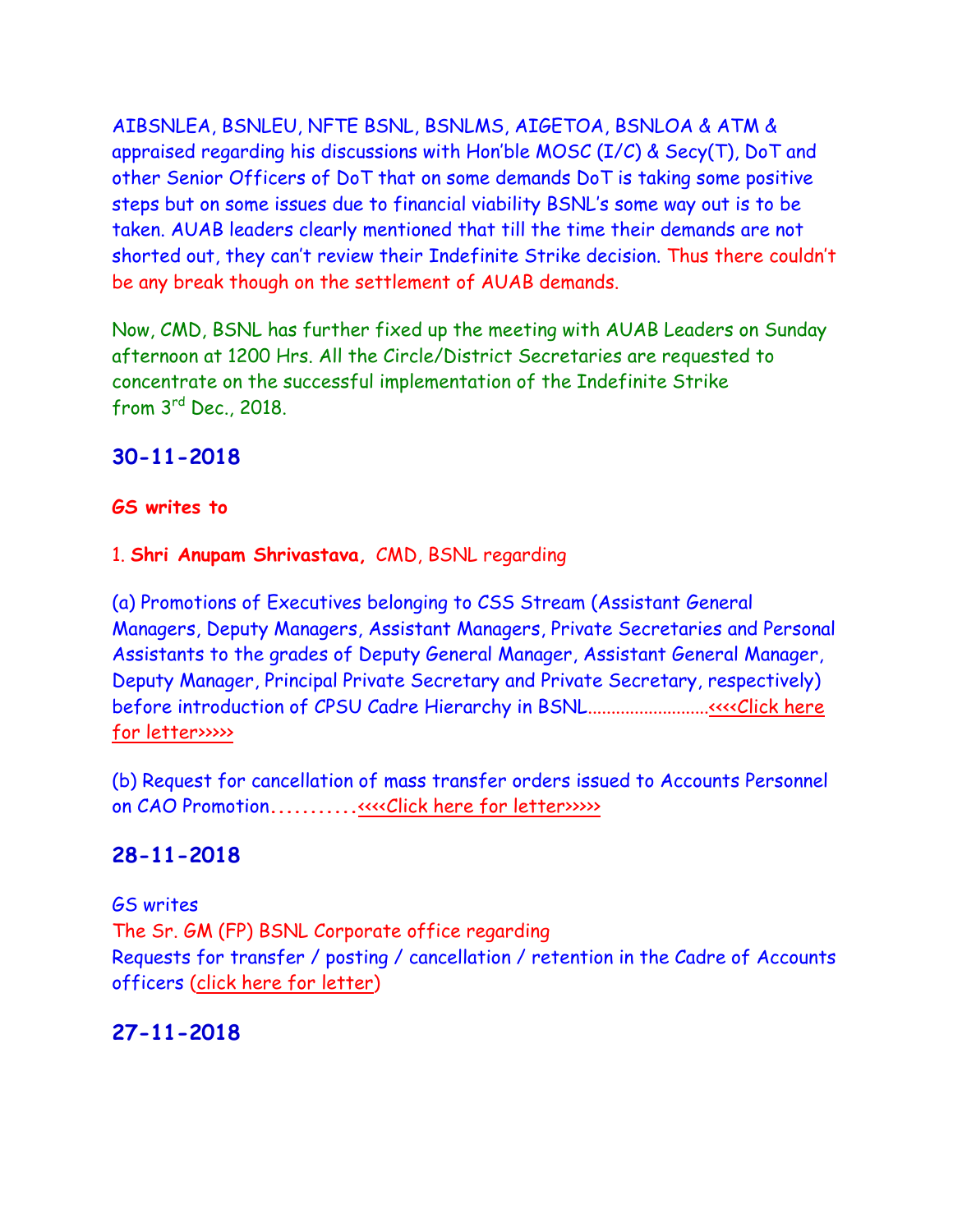Estt. Cell of BSNL Corporate Office issued clarification regarding grant of Transport Allowance on grant of time bound financial up-gradation of scale of executives from E2 to E3 scale under EPP ««Click here for clarification»

### **26-11-2018**

Congratulations! AIBSNLEA consistent efforts yielded result in getting released orders for promotion on purely temporary and ad-hoc basis from CAO to DGM(F), Transfer/posting of DGM(F) in BSNL[.<<<Click here for order>>>>](http://www.aibsnleachq.in/tr261118.pdf)>>>>>

## **26-11-2018**

CS talked to GS & expressed our deep concern for a large number of CAO have been posted outside CTD despite there is sufficient no. of CAO post are available in the Circle. We requested GS to intervene so that CAOs may be retained in the Circle. We also pointed out that some ladies have even two months service left are posted outside CTD. GS advised to write to him in this regard & he will try to accommodate as much as possible. (see [letter](http://aibsnleawb.org/CS-GS-CAO18.pdf) & [list](http://aibsnleawb.org/CAO%20order2018.xlsx) )

### **24-11-2018**

An Appeal to AIBSNLEA's CTD Branch Secretaries.........

AIBSNLEA CHQ has published "BSNL Executives' Diary-2019". It is ready for dispatch. All the Branch Secretaries are requested to place requirements to Circle immediately so that diaries can reach in time.

### **24-11-2018**

CS contacted GM (Fin) & expressed our deep concern for non payment of JCL wages for Oct'18 till date. We requested him to persuade BSNL CO for early release of fund. GM (F) replied that there is a severe crunch of cash flow that is why fund allotment may be delayed.

### **22-11-2018**

ALL UNIONS AND ASSOCIATIONS OF BSNL (AUAB) writes to Secy(T), DoT & CMD, BSNL regarding submitting explanatory note on the charter of demands for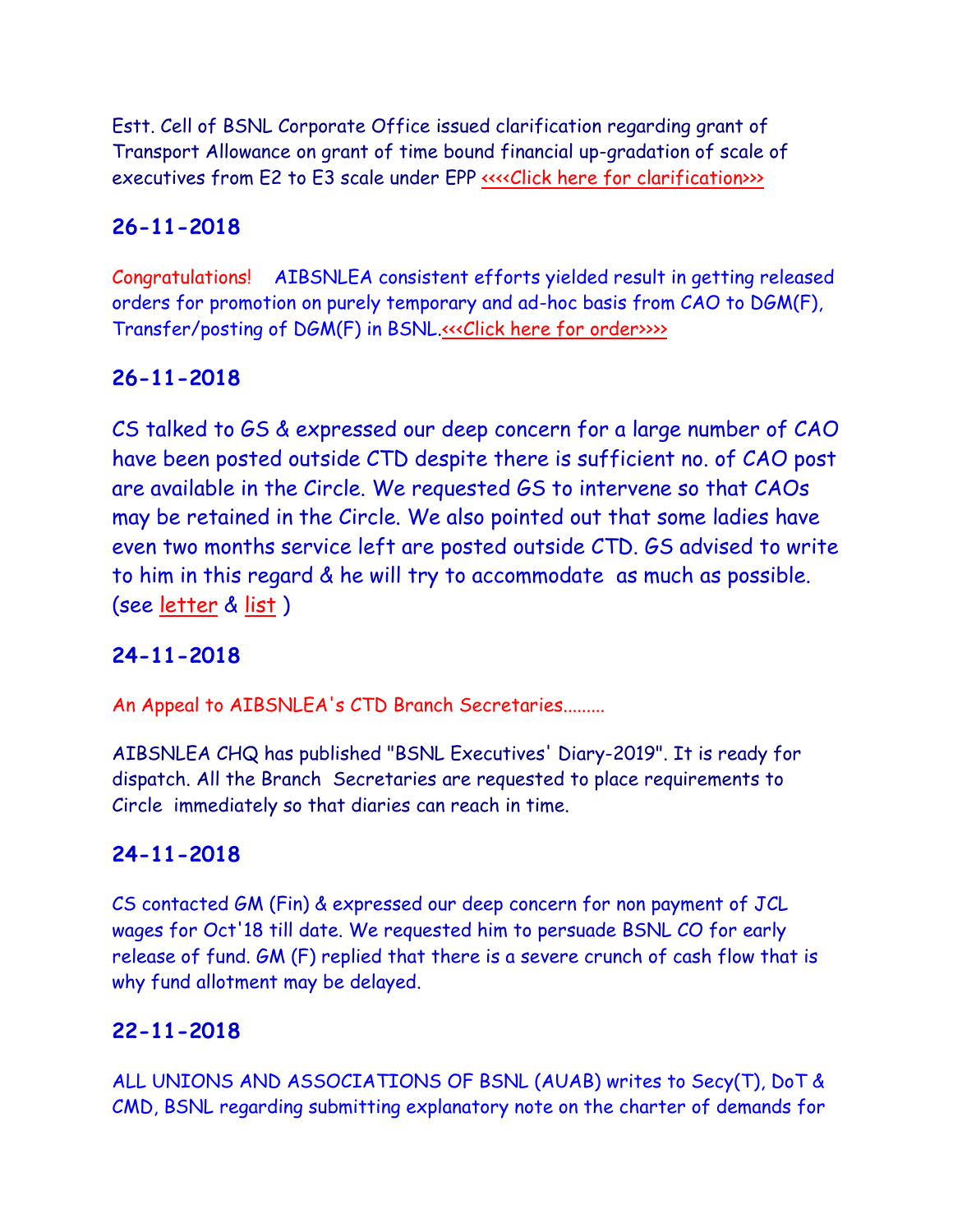the indefinite strike from 03.12.2018 [<<<Click here for letter>>>](http://www.aibsnleachq.in/corrected%20letter-1_709.pdf) & [<<<AUAB](http://www.aibsnleachq.in/AUAB%20circular%2047-1_743.pdf)  [Circular>>>](http://www.aibsnleachq.in/AUAB%20circular%2047-1_743.pdf)

# **21-11-2018**

Congratulations! AIBSNLEA consistent efforts yielded result in getting released orders for Promotion of AOs/Sr.AOs to the grade of STS (CAO/AGM) on regular and adhoc basis[-<<<<Click here for Promotion order>>>>](http://www.aibsnleachq.in/CAO%20Promotion201118.pdf)

AIBSNLEA is very much thankful to CMD BSNL, Director(HR), CGM(Legal), Sr. GM(FP), OSD to Director(HR), GM(Pers.), CLO and all the staff of Pers./SEA Cell, who are involved in release of this order.

Click here for glimpses of celebration at AIBSNLEA CHQ Office of release of AO to CAO Promotion

Orders>>>>>>>>> [<<<Photo1>>>](http://www.aibsnleachq.in/9fb3b778-8a82-4bd3-8163-e7e622cfc4ee.jpg) [<<<Photo2>>>](http://www.aibsnleachq.in/2727fcdc-c251-4aa8-b2d3-8b14cafaab2e.jpg) [<<<Photo3>>>](http://www.aibsnleachq.in/51a46a80-d5f2-4c70-81aa-867697406575.jpg) [<<<Photo4>>>>](http://www.aibsnleachq.in/59419c0a-eaf7-48da-82fc-7995485e72ce.jpg) [<<<Photo5>>>](http://www.aibsnleachq.in/954d0be7-455e-4d10-95f1-db8de696063f.jpg) [<<<Photo6>>>](http://www.aibsnleachq.in/6012d6a2-b350-481b-9c0f-f433bec401d1.jpg)

### **20-11-2018**

Director(PSU-I), DoT Writes to CMD BSNL regarding proposal for revision of pay of Board level & Below Board level executives of BSNL under 3rd PRC w.e.f 01.01.2017 «<< Click here for letter>>>

### **20-11-2018**

CEC meeting of AIBSNLEA/CTD Circle held at 4 PM in the Association Office today. OS(E) was present. The meeting was presided over by Com.Tridip Chakrabarty CP. After thorough discussion the following decisions were taken:

1) We should organise & participate wholeheartedly in the proposed indefinite strike w.e.f 3rd Dec'18. Tour programme in this regard was prepared as under.

22/11/18-Bidhannagar/ITPC:- Com.Atanu Mazumder & Com.Debashish Halder ,

24/11/18- BurraBazar- Com.Dhrubajyoti Mukherjee & Com.Manishi Mukherjee,

26/11/18-Ballygunge Place- Com.Atanu Mazumder & Com.Subhasis Mitra,

26/11/18- 8,Hare St.- Com. Satyajit Bhattacharjee & Com. Prasun Mukherjee,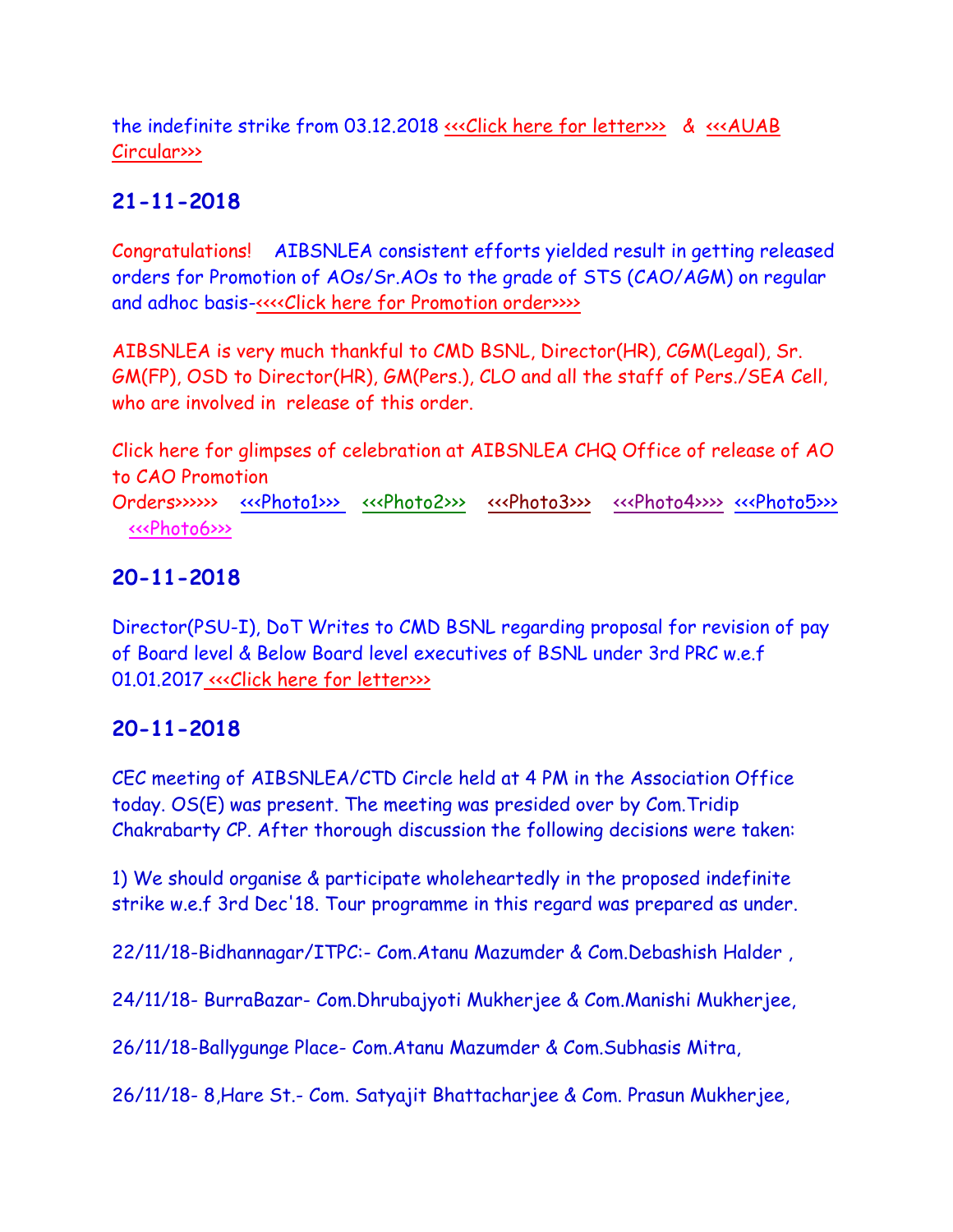27/11/18- Cossipore Exch- Com.Ashok Ghosh & Com.Krishna Ghatak,

27/11/18- Alipur Area Office- Com.Raju Roy & Com.Subhasis Mitra,

27/11/18- Dum Dum Exch- Com.Atanu Mazumder & Com.Sujoy Banerjee,

28/11/18- Satyabala Howrah- Com.Subhasis Mitra,

28/11/18- Sreerampur- Com. Arunangshu Neogi & Com.Ashoke Ghosh (Howrah),

29/11/18- Ranikuthi- Com.Atanu Mazumder & Com.Aloke Das,

30/11/18- Barackpur Lalkuthi- Com. Tridip Chakraborty & Com.Ashoke Ghosh .

01/12/18- Telephone Bhawan- Central gathering at 2pm. CS, CP & other COBs of TB Exch will attend. Squad at all work place.

2) A CEC meeting will be held at CTO Hall on 12/12/18 w.e.f. 11AM.. All concerned should attend the meeting punctually with their own leave. GS & AIP will be present in the meeting.

3) A special GB will be held at the same venue in the post lunch session from 3pm. Members of AIBSNLEA/WBTC & AIRBSNLEWA will be invited through their CS respectively. GS & AIP will address.

## **19-11-2018**

**Meeting with CMD BSNL and Director(HR) BSNL Board:** GS, President, AGS(Fin) and CS Kerala met CMD BSNL and DIR(HR), while discussing the AO to CAO Promotion orders we requested to generalize the BSNL CO order dated 15.11.2018 to all Ex Officiating JTOs. In this regard AIBSNLEA submitted a letter to the DIR (HR) which was immediately marked to Sr.GM (Estt) for discussion.

## **19-11-2018**

#### **Status of Court Cases:**

(a) DE to DGM (Engg.) Promotion case: DE to DGM (Engg.) Promotion case is heard today in the Hon'ble CAT Chandigarh. Hon'ble CAT is ready to amend the order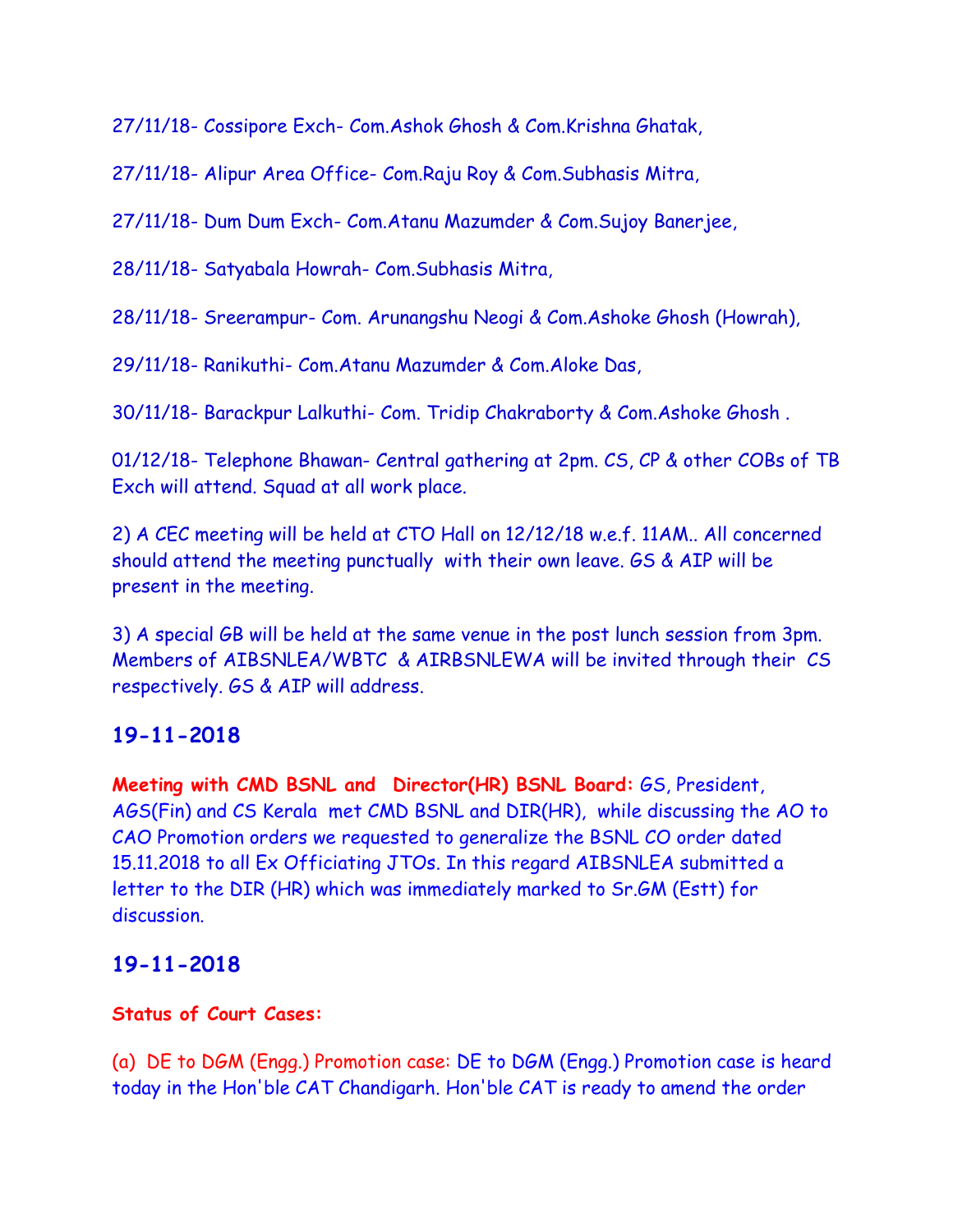already issued by the Hon'ble CAT Chandigarh and accepting for DE to DGM promotion on Adhoc basis. But the Applicant's Advocate argued that Seniority List as per Catch up rule to be prepared by BSNL and to be submitted to the Hon'ble CAT Chandigarh since no Seniority List is available for AGM Grade. BSNL Counsel argued that as per the latest Judgement of Hon'ble Supreme Court of India Catch up rule need not to be applied for promoting 800 DEs to DGM on Adhoc basis, however he assured that Eligibility List will be prepared and submitted by BSNL. Hon'ble CAT Chandigarh has given one week time for the submission of DE Eligibility List by the BSNL and the case is listed for next Hearing on 26.11.2018

(b) FR 22 (I) a (1) Pay fixation case of erstwhile Officiating JTOs: OA No.100/892/2016 filed by AIBSNLEA in respect of FR 22 I (a) (1) Pay fixation case of erstwhile Officiating JTOs is listed for hearing in the Hon'ble PB CAT New Delhi today 19.11.2018 for final argument. Due to paucity of time the case could not be heard and listed for next hearing on 21.02.2019.

The contempt case filed by AIBSNLEA for the payment of Arrears vide FR 22 (I) a ( 1) in respect of Ex Officiating JTOs is listed for hearing in the Hon'ble PB CAT New Delhi on 30.11.2018.

#### **19-11-2018**

#### **Today Executives assembled in BSNL Corporate Office, New Delhi:**

AIBSNLEA BSNL Corporate Office, New Delhi executives assembled in the office of Sr. GM(FP), Director(HR), BSNL Board, CMD BSNL Offices to express their serious concern against not issuing AO to CAO promotions, JTO(T) to SDE(T) promotions & consideration of all the proposals of upgradation in all disciplines. Sr. GM(FP) was reluctant to meet & discuss the matter. Then GS, President along with other office bearers met Director(HR) and expressed the concern on the above issues. Director(HR) mentioned that she has already directed Sr.GM(FP) to process the case of AO to CAO promotions in the line of  $2^{nd}$  legal opinion issued from Sr. Advocate for promotions and advised to meet Sr.GM(FP) & CMD BSNL for further necessary action.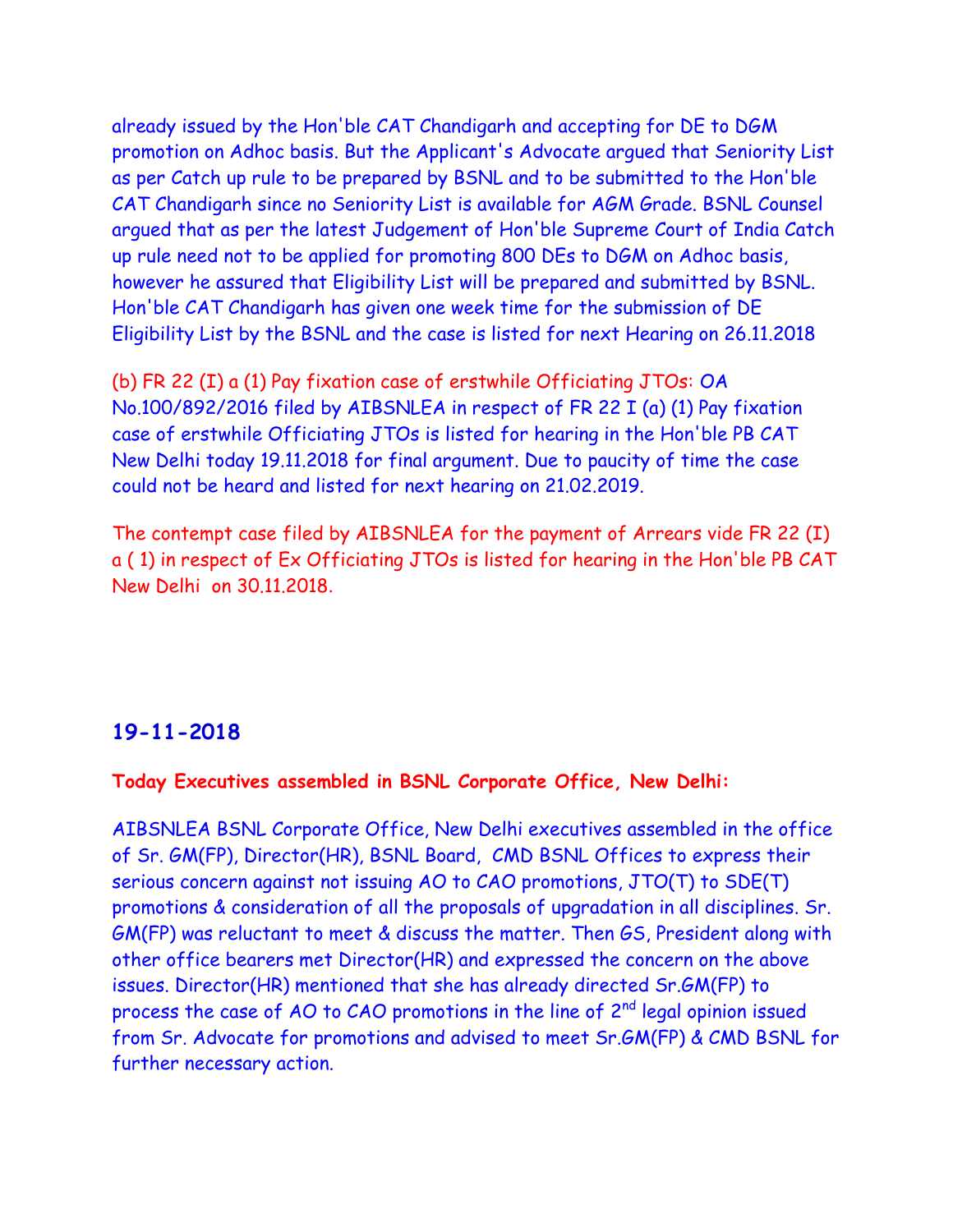Thereafter when Sr. GM(FP) did not met and discussed the matter, AIBSNLEA representatives met CMD BSNL & apprised the developments wherein some officers of BSNL Corporate Office are stopping the promotions. CMD BSNL after detailed discussions assured to discuss the matter with Director(HR) for issuing AO to CAO promotions against vacant posts. CMD further informed that 3 days before he has already cleared 17 nos. CAO to DGM(Fin.) promotion orders. We extended thanks to clearing CAO to DGM(Fin.) promotions. We requested to fill up 5000 vacant SDE(T) posts. CMD mentioned that let the contempt case in Hon'ble CAT Kerala be decided ,promotion orders from JTO(T) to SDE(T) will be issued.

We further requested to consider upgradation of the posts in the next higher grade to the eligible executives for promotions in all the disciplines. CMD BSNL assured that let the existing vacancies in CAO cadre & SDE(T) cadre be first fill up thereafter immediately upgradation proposals will be considered.

Click here for glimpses>>> [<<<Photo1>>>](http://www.aibsnleachq.in/2e9ca75c-b82b-4d0f-a991-723bcc10922f.jpg) [<<<Photo2>>>](http://www.aibsnleachq.in/9e9f5f06-a500-45f2-b750-c6c1f313cdd2.jpg) [<<<Photo3>>>](http://www.aibsnleachq.in/64c6b2b2-dd3e-46c9-bb1f-b627432b7f12.jpg) [<<<Photo4>>>](http://www.aibsnleachq.in/b2858a7b-b0de-4804-b9ef-0beebb12e5b5.jpg) <<<Photo5>>>>>>> [<<<Photo6>>>](http://www.aibsnleachq.in/eedbc080-0222-4f2c-89c2-e49b929139dc.jpg) 

# **19-11-2018**

Status of Court Cases:

(i) DE to DGM (Engg.) Promotion case: DE to DGM (Engg.) Promotion case is listed for hearing today 19.11.2018 in the Hon'ble CAT Chandigarh. As per the request of AIBSNLEA DGM (Legal) and AGM(Legal) of BSNL Corporate Office have been deputed to pursue with the BSNL's Advocate for the vacation of the Stay order. (ii) FR 22 I (a) (1) Pay fixation case of erstwhile Officiating JTOs: OA No.100/1540/2016 filed by AIBSNLEA in respect of FR 22 I (a) (1) Pay fixation case of erstwhile Officiating JTOs is listed for hearing in the Hon'ble PB CAT New Delhi today 19.11.2018 for final argument .

## **19-11-2018**

CS writes to CGM/CTD for sanction of Rs.200/- for Executive Diary for 2019 like previous year.[\(see letter\)](http://aibsnleawb.org/Diary_Req_2019.pdf)

## **17-11-2018**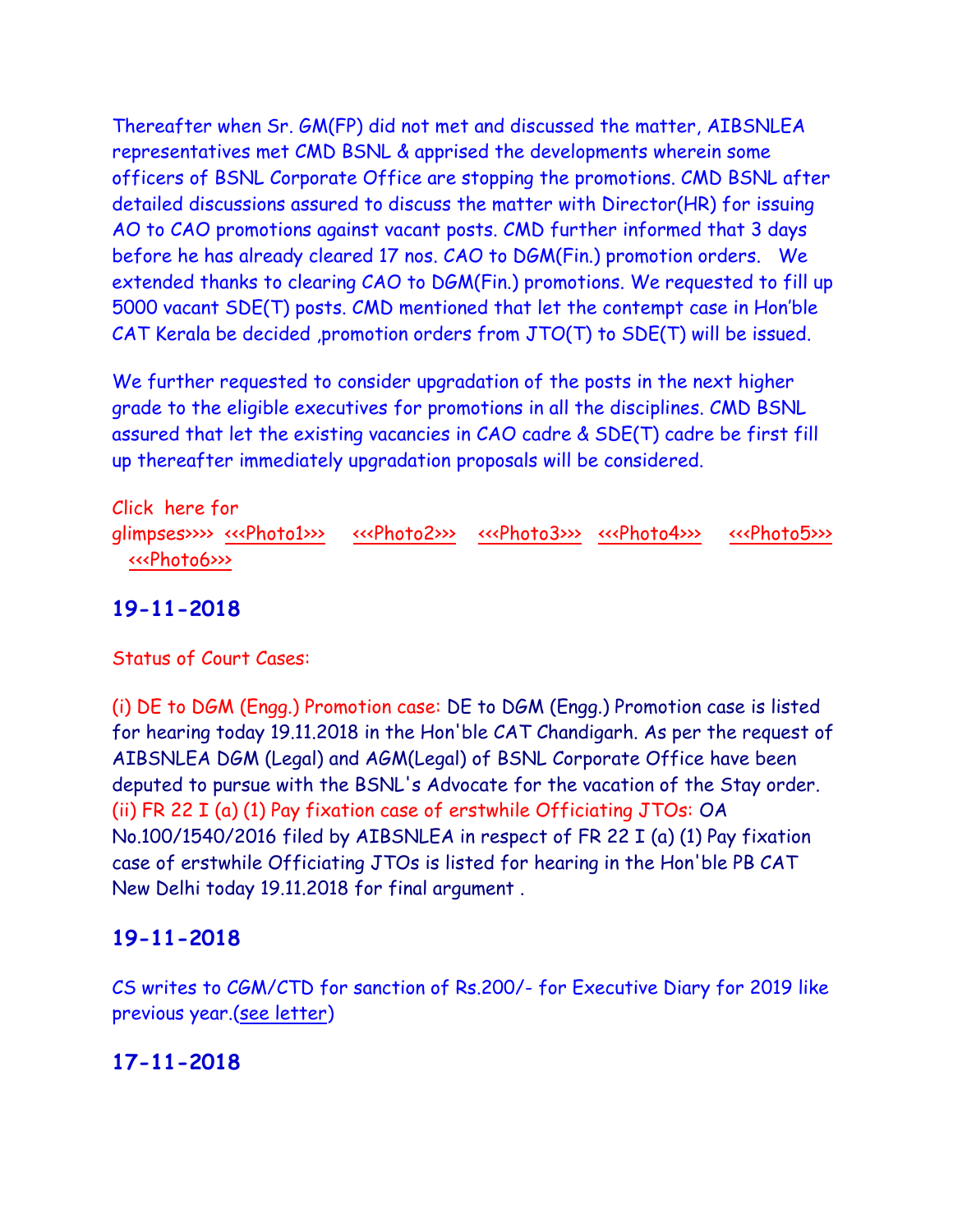AUAB/CHQ serves notice to CMD/BSNL for indefinite strike call wef 3rd December 2018 [\(click to see notice\)](http://aibsnleawb.org/Strike%20notice%20AUAB.pdf)

# **16-11-2018**

**Status of AO to CAO Promotion:** GS requested Director(HR), BSNL Board for issuing AO to CAO Promotion order. Director(HR) mentioned that GM(Pers.) has given some remarks in the AO to CAO promotion file which needs to be resolved. However, Director(HR) assured that shortly decisions will be taken and promotion orders will be issued.

It is observed that some officers in BSNL Corporate Office with an indifferent and biased attitude are working against Accounts & Finance cadres and stalling their justified promotions. AIBSNLEA will shortly decide the organizational action programmes to defend the ulterior motives of these over-jealous officers. **Let us,keep ready for agitation programme.**

### **16-11-2018**

**Status of AO to CAO Promotions:** As per the assurance given by Director(HR), BSNL Board in meeting held with AIBSNLEA on 14-11-2018 the promotion order from AO to CAO will be issued by 16-11-2018.

### **15-11-2018**

An emergent CEC meeting of AIBSNLEA/CTD Circle will be held on 20-11- 2018(Tuesday) at 4 PM in the Association Office.All concerned are requested to attend the meeting punctuall[y\(click to see the notice\)](http://aibsnleawb.org/notice%2015112018.pdf)

## **15-11-2018**

Meeting with GM (Pers) BSNL C.O.:-

GS, President and AGS (Finance) met GM (Pers) and discussed regarding:-

(a) AO to CAO promotion: GM (Pers) informed that Second Legal Opinion from the Sr. Advocate has been received yesterday morning and the file has been sent to Sr.GM (FP) for further necessary action.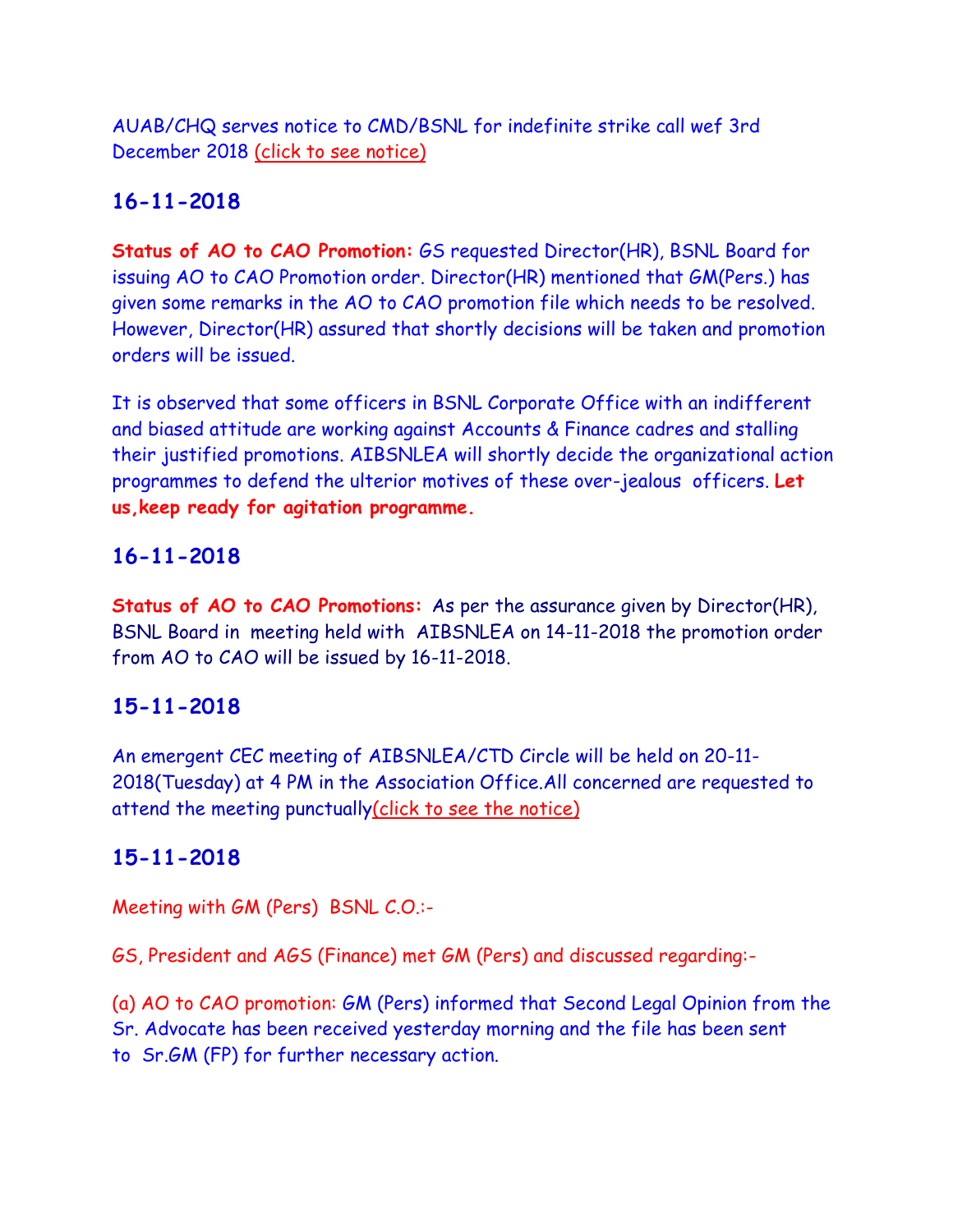(b) Implementation of Rule-206 on TES Group 'B' seniority after Hon'ble Supreme Court judgment: GM(Pers.) informed that DOT has given its comments on BSNL's proposal and has advised to implement in BSNL itself ,we further pleaded that Hon'ble Supreme Court has upheld the impugned judgment of Hon'ble High Court Chandigarh and CAT Chandigarh. Accordingly, BSNL should implement the judgment in its true spirit. We further suggested that Legal Opinion from Sr.Advocate may be obtained if further clarity is required. GM (Pers.) assured to look in to the case.

c) DE to DGM (Engg.) Promotion: We requested to depute to depute DGM (Legal) from BSNL Corporate Office to Hon'ble CAT Chandigarh for the next hearing scheduled to be held on 19.11.2018. GM (Pers) assured that DGM (Legal) will be deputed for the next hearing to pursue with the BSNL's Advocate for the vacation of the Stay order.

d) JTO to SDE Promotion: GM (Pers) informed that he will appear in the case personally in the Hon'ble High Court Kerala at Ernakulam on 30.11.2018 and will give the assurance to the Hon'ble High Court Kerala for implementing its interim order by issuing the Promotion order.

e) SDE to DE left out promotion cases: We requested for the early issuance of Promotions orders for the left out SDEs to DEs. GM (Pers) informed that due to Contempt notice against CMD in the Hon'ble CAT Chandigarh the left out SDEs cases could not be considered for Promotion. However, after the disposal of the Contempt case further action will be taken particularly for the SC &ST left out candidates.

### **15-11-2018**

CGM/CTD Sri S.P.Tripathi left for his new assignment at UP-West Circle on being transferred.At present Sri S.K.Garg CGM/WBTC will look after CTD.Later, Sri Biswajit Pal PGM(CM)/Odisha will take over as CGM/CTD.

On his last working day CS talked to him over phone & wished him all the success at his new place.In reply CGM thanked us for all the support extended to him.

**CS's message to CGM/CTD**,"Sir, Wish you all the success for your new assignment. May you have the same success as achieved in CTD. All the best Sir Subhasis Mitra CS AIBSNLEA CTD".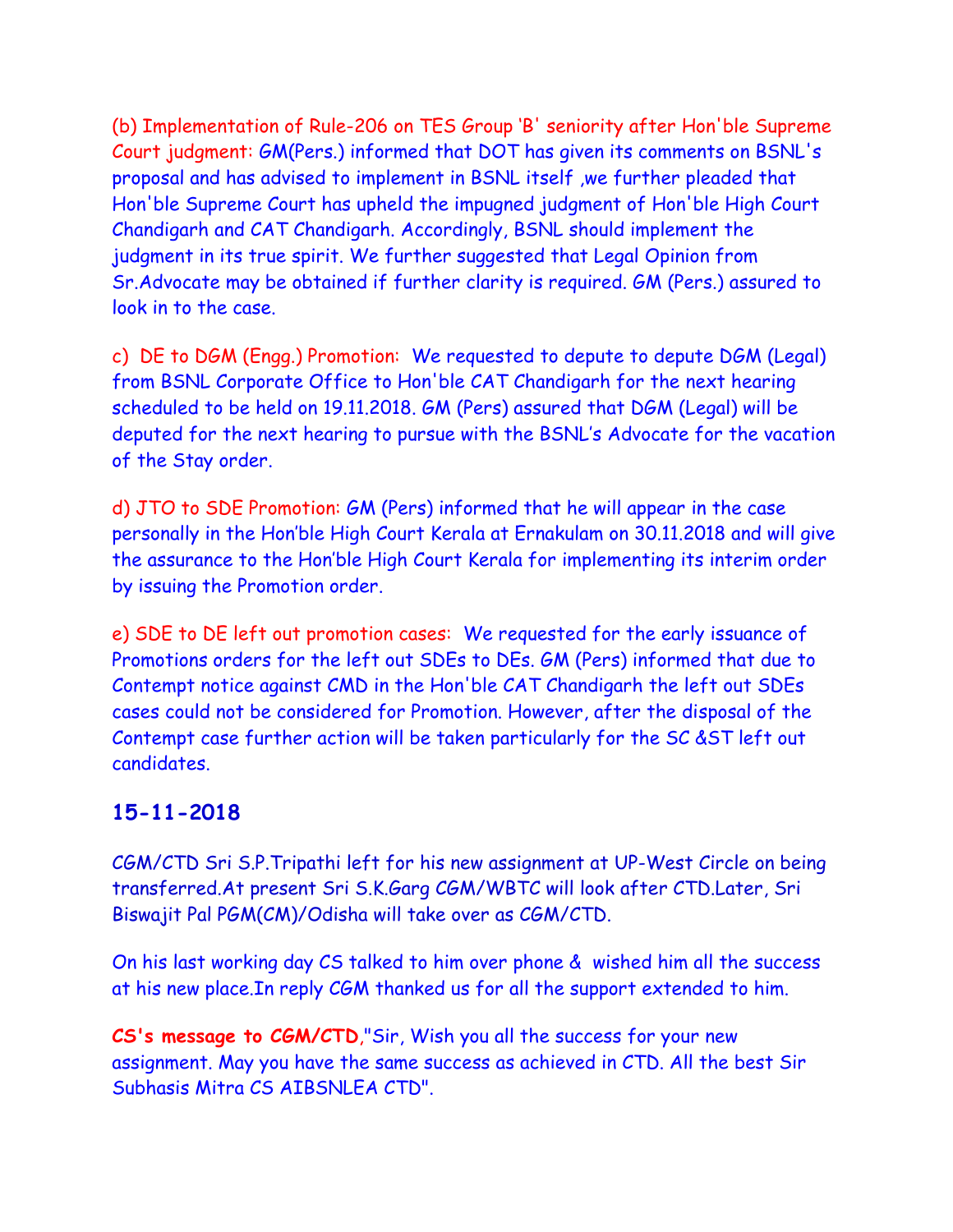**CGM/CTD's reply,**" Thanks Mitra ji. But I do not know whether I will be getting such talented team as in CTD. Thanks for all support extended wholeheartedly".

# **15-11-2018**

**Congratulations!!!** AIBSNLEA consistent efforts yielded result in getting released order regarding implementation of voluntary Group Term Insurance Scheme fro BSNL Executives....<<<Click here for order>>>>>>>>>

# **15-11-2018**

Com.Monoj Dutta AO/TCD-I & II admitted in RKMSP with Cardiac Problem ICU.He had undergone an operation and stent is fitted.Now his condition is stable.We pray for his speedy recovery.

## **14-11-2018**

Dear comrade,

The AUAB met at New Delhi today and decided to organise indefinite strike from 03-12-2018, demanding settlement of wage revision, 4G spectrum and other issues. It is also decided to boycott the execution of all government projects like NOFN, NFS and LWE from 03-12-2018. Immediately give wide publicity to this news and organise the employees for the indefinite strike. Detailed communication follows. [<<<<Click here for the circular of AUAB, which contains details of the](http://www.aibsnleachq.in/AUAB%20circular%20dated%2014.11.2018.pdf)  [proceedings and decisions of the AUAB meeting](http://www.aibsnleachq.in/AUAB%20circular%20dated%2014.11.2018.pdf) [held](http://www.aibsnleachq.in/AUAB%20circular%20dated%2014.11.2018.pdf)  [today>>>>.](http://www.aibsnleachq.in/AUAB%20circular%20dated%2014.11.2018.pdf)

## **14-11-2018**

#### **Successfully implemented the Rally on 14.11.2018 at Kolkata:**

As per the call given by AUAB, rally was successfully conducted for the implementation of Five point Charter of demands. More than 3000 Executives & Non Executives of BSNL /CTD & WBTC were actively participated in the rally from the crossing of Mission Row & Bentick St. to Bengal Chambers of Commerce building BBD Bag. At the end of the rally, CS AIBSNLEA and other leaders of the AUAB addressed the gathering.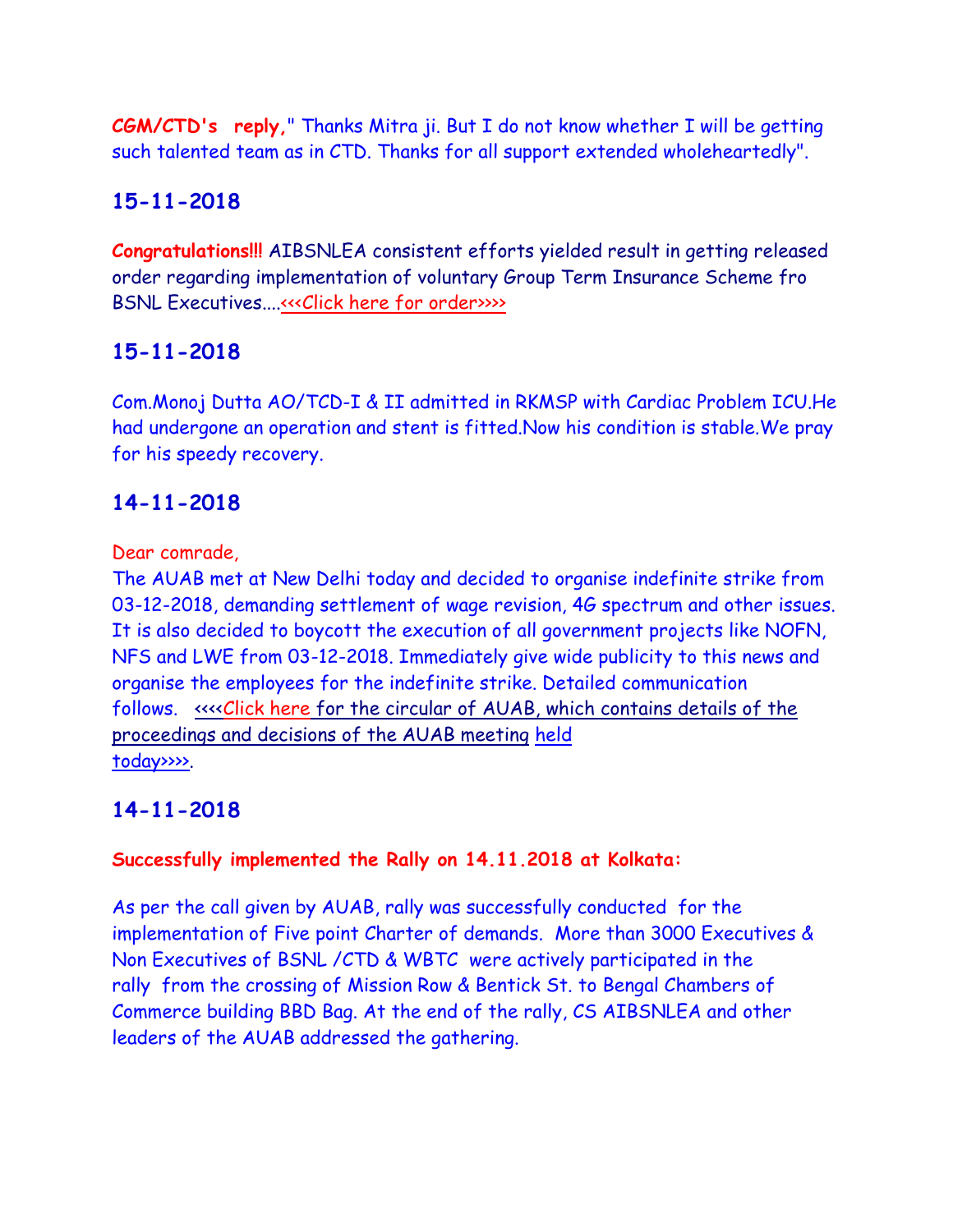After the rally the AUAB Leaders sent memorandum to the office of Hon'ble Governor, WB to appraise the issue & for his kind intervention in this matter & to pursue the case with Hon'ble MOSC (I/C) for favourable action.We are thankful to our members for their active participation.



#### **14-11-2018**

OS(E),CS & CWC member attended the Bijoya Sammilani of AIRBSNLEWA at CTO building. OS(E) & CS in their speech thanked them for their invitation & we assured always work together for the interest of the existing & the retd. executives.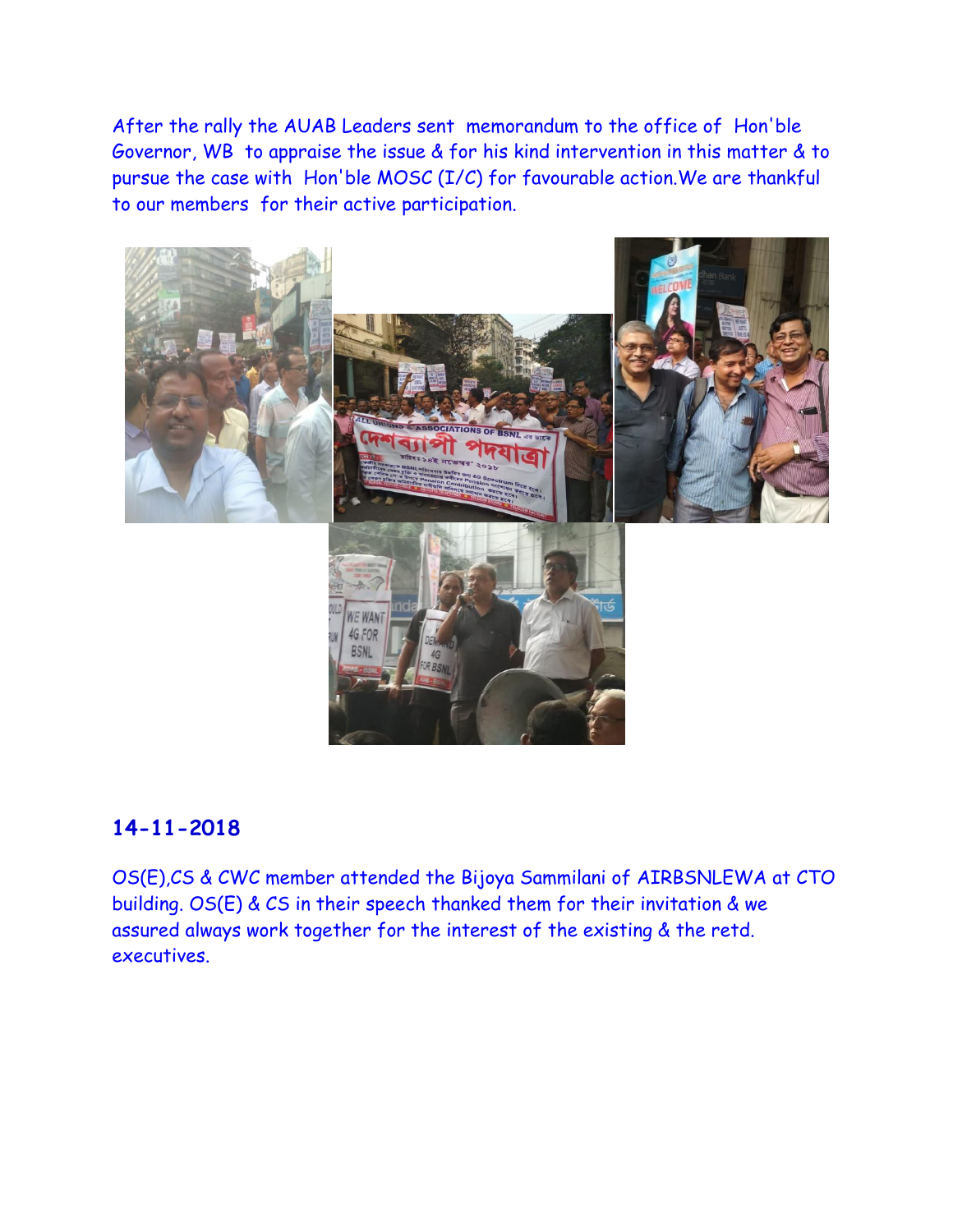



### **14-11-2018**

**Meeting with Director (HR) BSNL Board:** GS, President met Director (HR) and discussed regarding

**A) AO to CAO Promotion:** We requested Director (HR) for the issuance of AO to CAO Promotion orders. Director (HR) informed that Second Legal Opinion from the Sr.Advocate has been received and Sr.GM (FP) has been directed to process for the issuance of AO to CAO Promotion orders. She assured an early action in this regard.

**B) Settlement of AUAB Demands:** Director (HR) informed that today morning at 1000 hrs Secretary(T) called her to discuss regarding the ongoing Agitation Programme of AUAB even after the meeting held on 2.11.2018. Director(HR) appraised to Secretary (T) that in the meeting held on 02.11.2018 positive assurances were given by the Secretary (T) in the presence of all the Senior Officers of DOT/BSNL to the AUAB Leaders. But on 6.11.2018 DoT issued a letter to BSNL wherein practically all the demands of AUAB have been denied in a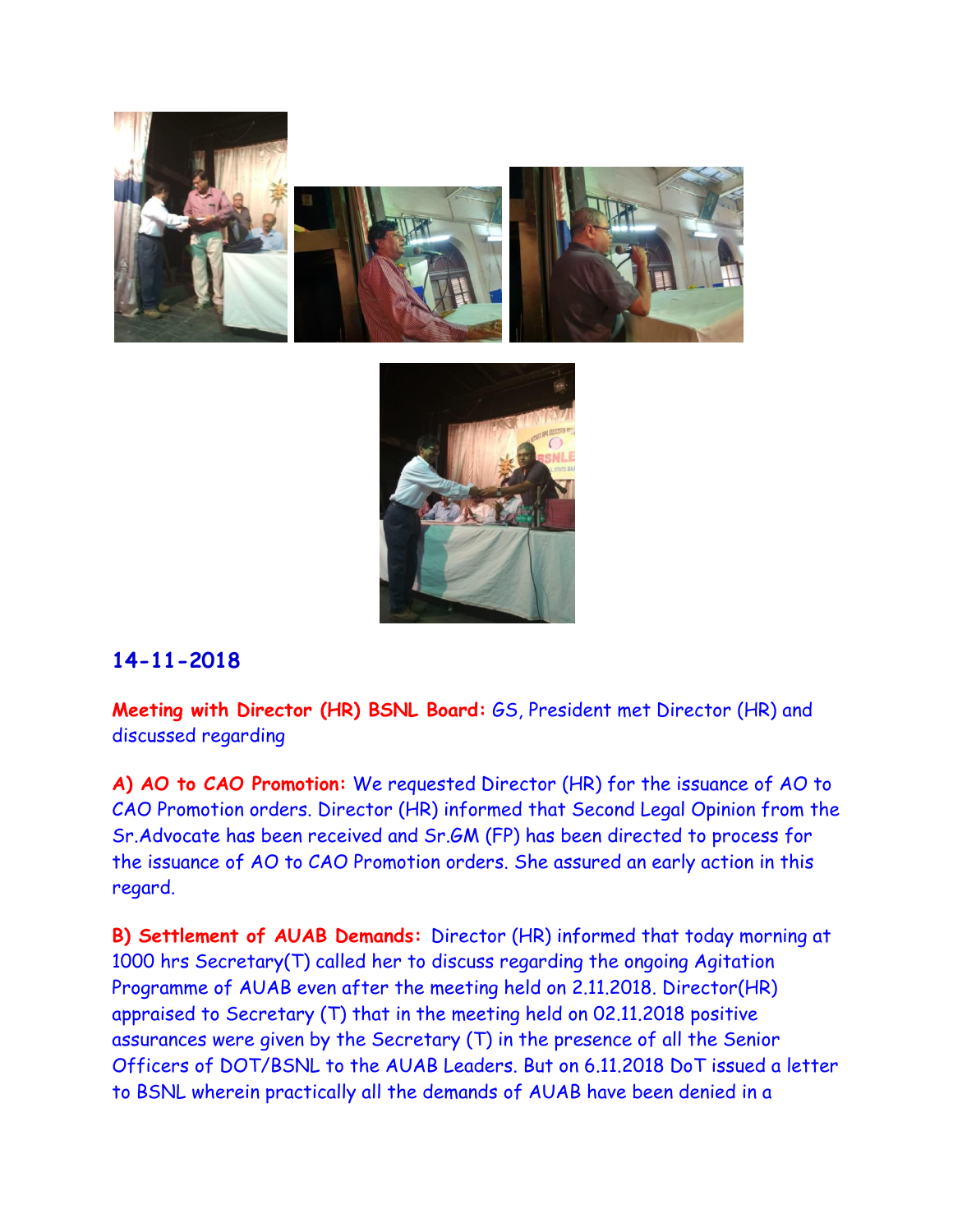calculated manner. After seeing the Dot letter dated 6.11.2018 Secretary(T) got annoyed and called the JS(Admin) and Director(PSU) and fired them that how such letter has been issued to BSNL without the concurrence of her good office. Secretary(T) reiterated her assurances and directed JS(A) to issue corrigendum and accordingly the DoT has sent another letter to BSNL today evening toning down the earlier letter wherein it is mentioned that DoT queries are to be immediately replied by BSNL and thereafter DoT will take immediate action on 3<sup>rd</sup> PRC recommendations, regarding Payment of Pension contribution on actual basic DoT will give a positive note to DOE and the Cabinet Note approved by Hon'ble MOSC(I/C) has been sent for Inter-Ministerial Circulation. We extended thanks to Director (HR) for her timely intervention and mentioned that AUAB will continue its Agitation Programme till the time all the demands are not settled.

Sr.GM(FP), GM(SR) and GM(SR) were also present in the meeting.

### **13-11-2018**

Meeting with CMD BSNL: GS, President & AGS (Finance), met CMD BSNL and discussed regarding

A) Meeting with Secretary (T) regarding Implementation of 3rd PRC in BSNLand other demands of AUAB :We expressed our concern against the queries raised by the DOT on 3rd PRC implementation in BSNL despite the assurances given by the Hon'ble MOSC(I/C) and Secretary (T) which needs to be further discussed in DOT /Ministry. We explained that in case the assurances given by the Hon'ble MOSC and Secy (T) are not implemented AUAB will go for serious agitations in terms of even Indefinite Strike. CMD assured to discuss the matter in DOT. B) AO to CAO Promotion: We requested CMD for the early issuance of Promotion

order from AO to CAO. CMD mentioned that Second legal opinion on SC/ST roaster implementation on Promotions is being taken by the Director (HR) from a Sr. Advocate and assured that immediate action will be taken on receipt of the Second Legal opinion.

C) CAO to DGM (F) Promotion: We requested CMD for the early issuance of promotion order from CAO to DGM (Finance) since every month executives are retiring. CMD BSNL mentioned that he has asked some queries on CAO to DGM (Fin) Promotion and assured that the Promotion orders will be issued after the receipt of the replies from the Cadre Controlling Authority.

## **13-11-2018**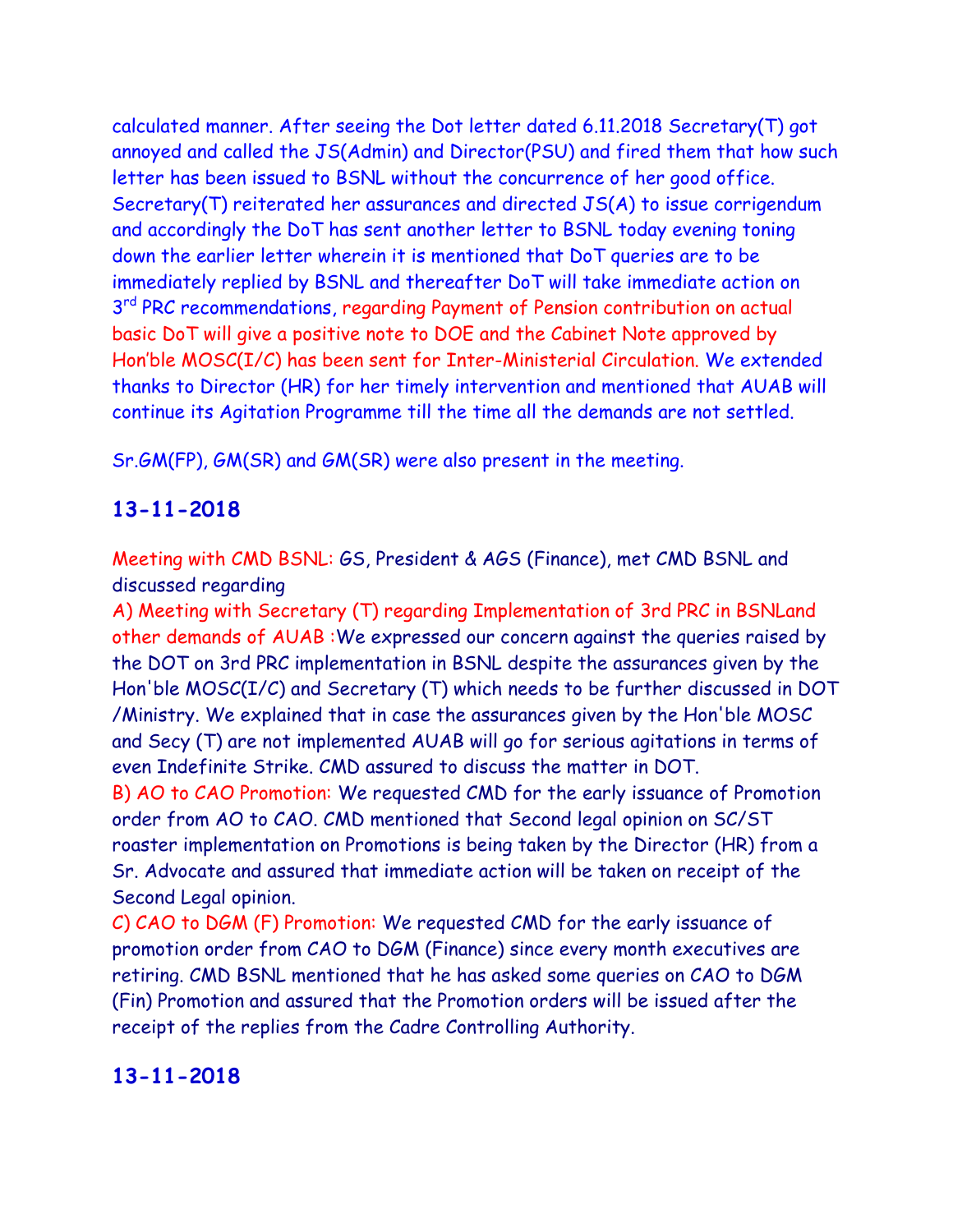DoT has asked queries from BSNL on implementation of 3rd PRC>>>>>>> [<<<Page1>>>](http://www.aibsnleachq.in/44e4b32d-d674-4358-82c0-fbea23ba52a4.jpg) [<Page2>>>](http://www.aibsnleachq.in/7c0b8acd-2e0e-4177-b0a6-b6dd15acb975.jpg)

# **13-11-2018**

CS attended today the Press Conference organised by AUAB at CTO building at 2pm. Journalists from eminent newspapers attended the conference.The leaders of AUAB explained the reason for which BSNL employees & the Officers are being compelled to organise rally in the Open road opposing the step motherly attitude of Central Govt. & DoT by not granting permission to launch 4G service & negating the 3rd PRC on the plea of Non Affordability clause despite assurances given by Secy. DoT & Hon'ble MOS (I/C) . They sought the help of the journalists to appraise the problem to the General public at large.



## **13-11-2018**

CS along with ACS (HQ) attended the OPEN SESSION of AGM of AIGETOA on 12th Nov at 4pm in Vivekananda Auditorium, Yuva Kendra Moulali,Kolkatta. CS was greeted by Com.Deepak Sahoo, AGS/AIGETOA. We wished them all the success of the programme.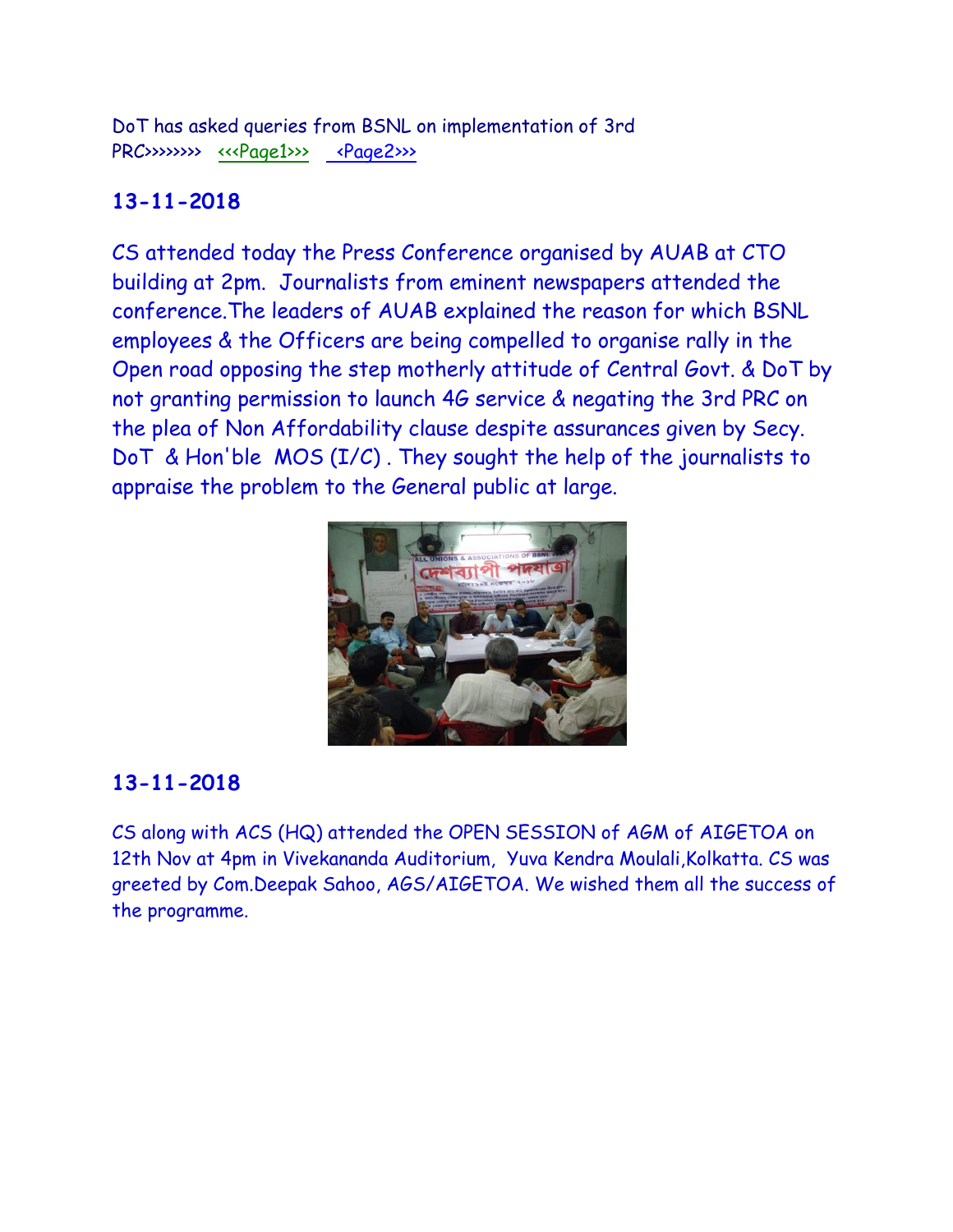

### **12-11-2018**

**Meeting with Director (HR) BSNL Board:** Meeting with Director (HR) BSNL Board: GS, AGS (Finance), AGS(DR) and CS(Delhi) met Director (HR), BSNL Board and discussed regarding

A) Meeting with Secretary (T) regarding Implementation of 3rd PRC in BSNLand other demands of AUAB :We discussed regarding implementation of 3rd PRC in BSNL , Director(HR) mentioned that DOT has asked many queries on 3rd PRC implementation in BSNL which reflects that DOT is not keen to settle the issue. We explained that in case the assurances given by the Hon'ble MOSC and Secy (T) are not implemented AUAB will go for harder trade union actions Programmes. B) AO to CAO Promotion: We requested to issue promotion order from AO to CAO and CAO to DGM(Finance). Director(HR) after some discussions immediately called Sr GM(FP), GM(Pers) &DGM(Pers) in the presence of GM(SR) and OSD and discussed regarding AO to CAO Promotion wherein she directed GM(Pers) to send a letter to Sr Advocate by itself for taking second legal opinion on SC/ST roaster implementation on Promotions. She informed that CMD has agreed to issue AO to CAO promotion also by ensuring that contempt of court case should be avoided while issuing promotion order. She also directed Sr.GM(FP) that immediate action should be taken once formal communication receive from Advocate. C) CAO to DGM(F) Promotion: We resented against the delay in the process of promotion from CAO to DGM(F) as every month executives are retiring. Director HR along with Sr.GM(FP) and GM (Pers )discussed the matter with CMD BSNL immediately. wherein CMD BSNL has asked some queries on CAO to DGM(Fin) Promotion which will be replied shortly by Sr GM(FP) and CAO to DGM(Fin) Promotion orders will be issued.

D) JTO to SDE (T), SDE to DE and DE to DGM (Engg.) Promotion orders: We expressed our serious concern against the casual handling of the court cases i.e. SDE(T) to DE contempt case and DE TO DGM(Engg.) court cases in the Hon'ble CAT Chandigarh wherein the cases have been posted for hearing in the month of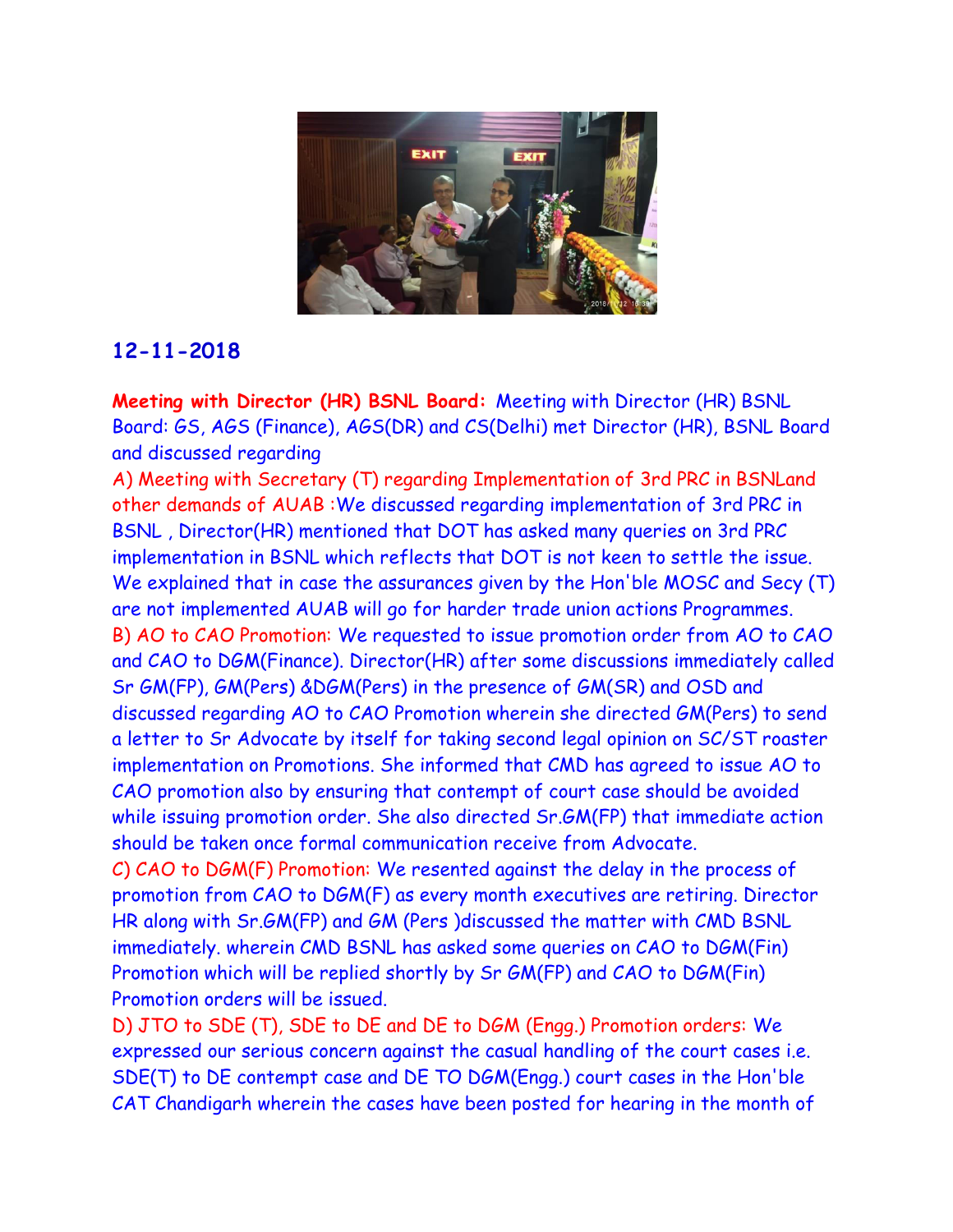Januarary-2019 which is delaying the promotions in the cadre of DE and DGM.Director(HR) directed GM(Pers) to take matter seriously.

Director (HR) appreciated our concern and mentioned that a legal opinion on JTO (T) to SDE (T) promotion on the basis of Hon'ble High Court Kerla Judgement /contempt case is being taken from Sr Advocate and on that basis the promotion orders will be issued.

E) Consideration of request /tenure transfer cases of AOs/CAOs /DGM (F): We requested for the consideration of request /tenure transfer cases of AOs/CAOs/ DGM (F) . Director (HR) and Sr.GM (FP) assured to assured for consideration. Sr.GM(FP),GM(Pers),GM (SR) ,DGM(Pers.)& OSD were also present in the meeting. F) MT recruitment in BSNL :

We strongly protest against the SEA cell letter to GM (Rectt.) regarding MT recruitment in Accounts wing . Sr .GM(FP) told that SEA cell has sent letter in line with Pers. cell letter to Rectt. Cell regarding MT in Telecom wing . Director (HR) told that these letter are as per decision taken by Management committee of BSNL Board. Director (HR) also asserted that BSNL is reviewing/ Held up the new recruitment in view of present financial condition of BSNL. However AIBSNLEA protested against any MT recruitment above JTO/JAO level.

## **09-11-2018**

Legal opinion on SC-ST roster implementation on promotion in BSNL: GS discussed with GM(Pers.), BSNL Corporate Office, New Delhi regarding 2nd legal opinion to be taken from other Senior advocate on SC/ST Roster implementation on promotion in BSNL after judgment delivered by the Hon'ble Supreme Court. GM(Pers.) informed that the draft proposal for taking 2nd Legal Opinion has been send to Director (HR), BSNL Board through CGM(Legal). He assured that after the approval of competent authority, the letter will be send to Sr. Advocate immediately. We expressed our serious concern against the delay is being caused in taking 2nd legal opinion.

## **08-11-2018**

AGM(Estt.-IV) writes to CGMs of AP, MH, Telegana, MP, Tamil Nadu, WB Telecom Circles for information regarding implementation of the order dated 26.08.2010 in OA No. 1282/2010 [<<<<Click here for letter>>>> .](http://www.aibsnleachq.in/oa1282contempt.pdf)...

Due to Contempt petition filed by AIBSNLEA in the Hon'ble PCAT New Delhi; CO BSNL called for information. In this regard GS AIBSNLEA has already written a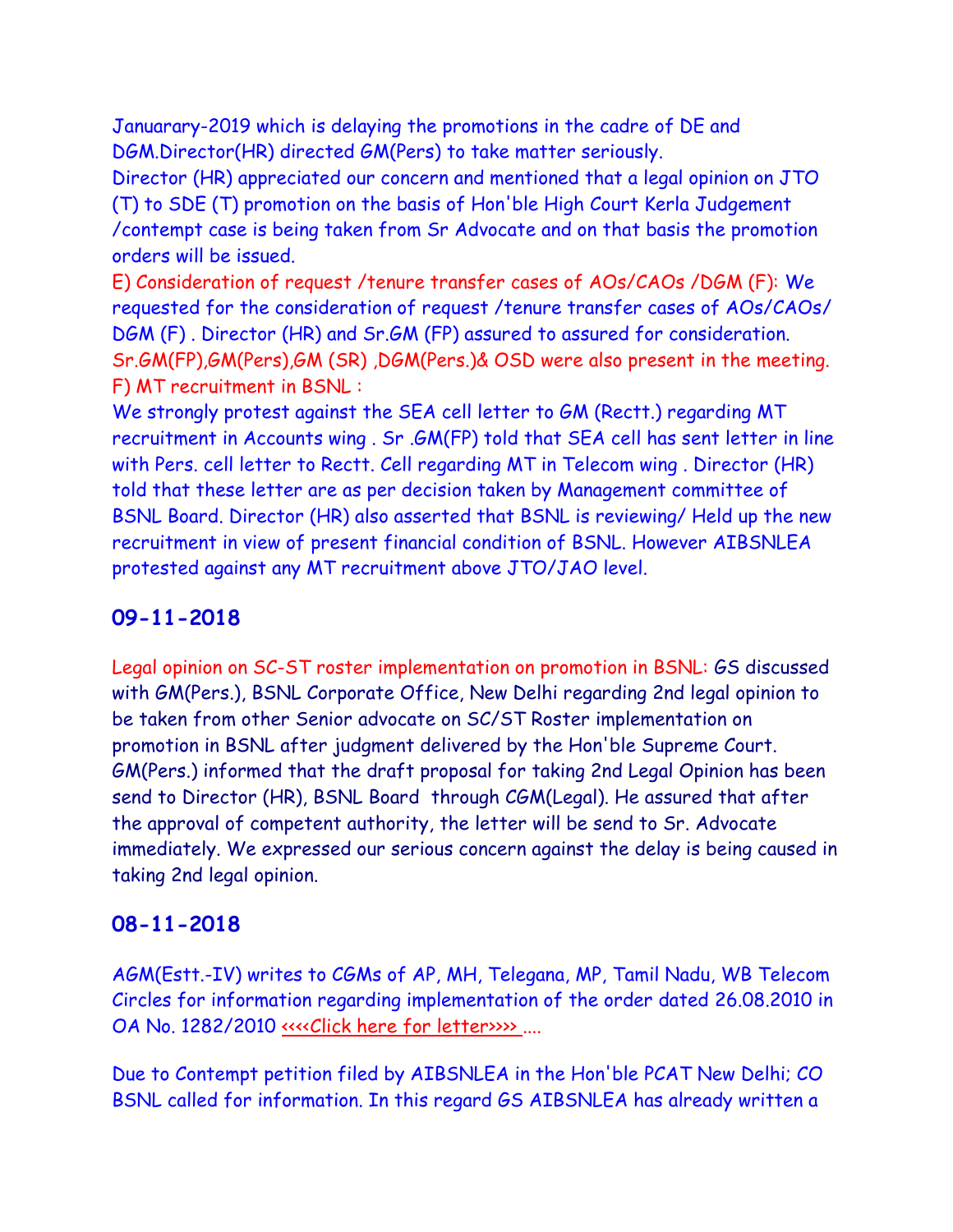letter to Director(HR), BSNL Board to withdraw the instructions issued vide CO BSNL i.e. dated 22.12.2015 and fix the Pay of EX Officiating JTOs under FR 22 I a(i) with arrears.

#### **05-11-2018**

Today on 5th November,2018, AUAB CTD meeting was held at RJCM room. Representatives of AUAB Com. Sisir Roy, CS, BSNLEU, Com. Sekhar Majumdar, CS, NFTE, Com. Subhasis Mitra, CS, AIBSNLEA, Com. Soumya Basak, CS, AIBSNLOA, Com. Sukanti Mukherjee, VP, BSNLEU, Com. Dipakar Banerjee, AIBSNLEA and Com. Soumyendranath Ghosh, ACS, SNEA were present in the meeting. The following decisions were taken in the meeting.Com.Suibhasis Mitra CS AIBSNLEA/CTD presided over the meeting.The following decisions were taken unanimously:

1. Com. Sekhar Majumdar, wii act as Chairman, AUAB/CTD

2. Com. Sisir Roy, will act as Convenor, AUAB/CTD

3. Areawise AUAB will be formed with NFTE representative as Chairman & BSNLEU representative as Convenor,

4. Convenor, AUAB/CTD will take initiative to bring all the left out unions and associations to take part in the rally on 14th November.

5. Gate meeting at all work spot and Press meet centrally will be held on 13th November.

6. Rally will be organized from Binny Show Room(Mission Row crossing) to Esplanade at 1400 hours on 14th November.

7. Attempt to be taken for submission of memorandum to Governor, WB.

All workers executives and non executives are requested to make this rally a historic one. All BS,COBs and other leaders are requested to ensure hundred per cent participation.

### **03-11-2018**

Meeting between the Secretary, Telecom and the AUAB: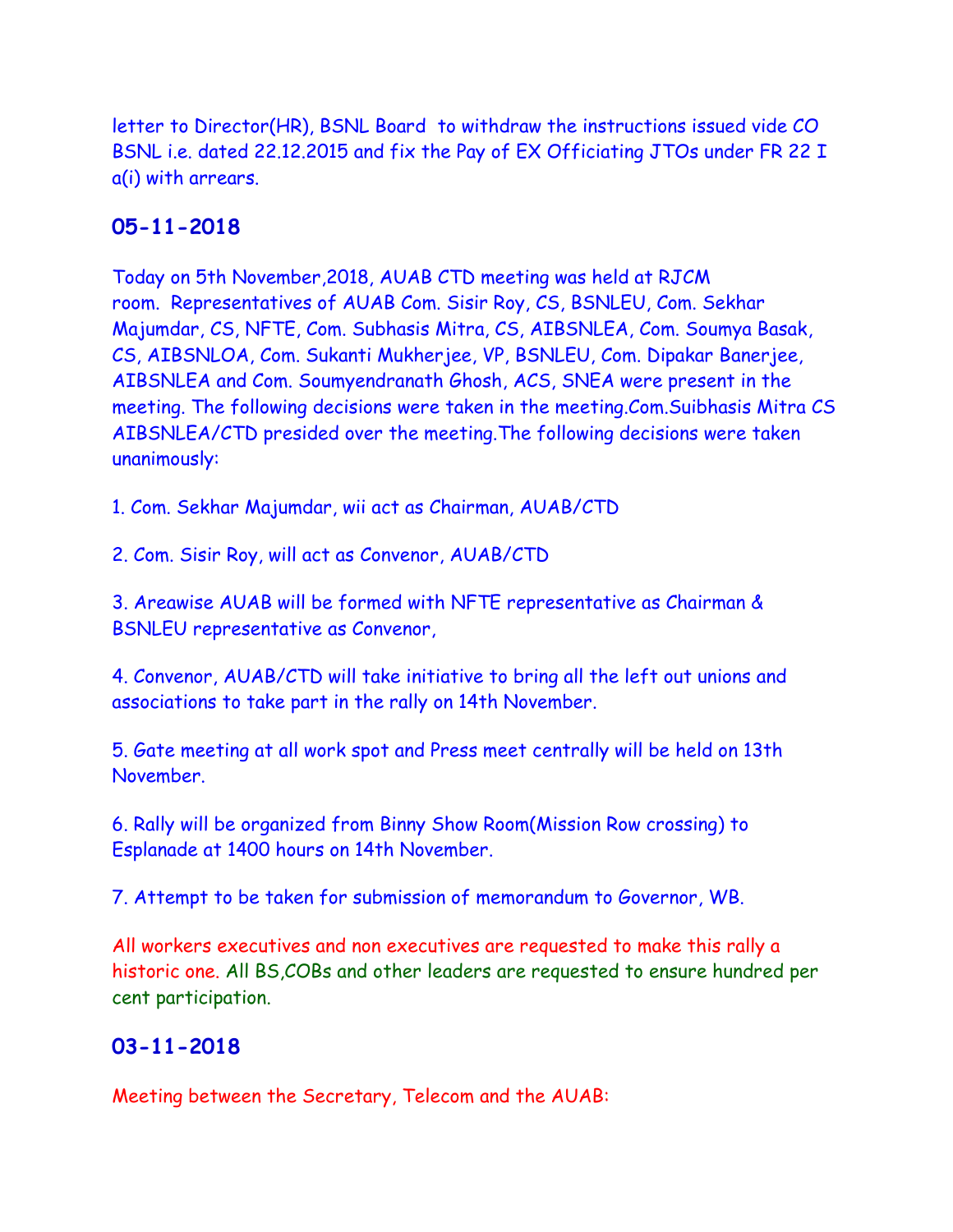A meeting between Ms.Aruna Sundararajan, Secretary, Telecom and the All Unions and Associations of BSNL(AUAB) was held today.

Com.P.Abhimanyu, GS/BSNLEU, Com.Chandeswar Singh, GS/NFTE, Com.K.Sebastin, GS/SNEA, Com. Prahlad Rai,GS/AIBSNLEA, Com. Ravi Shil Verma, GS/, AIGETOA, Com. Suresh Kumar,GS/BSNL MS, Com. Revti Prasad, AGS/BSNL ATM, Com. Rashid Khan, AGS/TEPU and Com.H.P.Singh, Dy.GS/BSNL OA participated in the talks on behalf of the AUAB.

From the DoT, Ms. Anuradha Mitra/Member(Finance), Shri Ravi Kant/ Member(Services), Shri.N.Sivasailam/Special Secretary and Shri R. K. Khandelwal/ Joint Secretary(Admn) Shri Pawan Gupta,Director (PSU),Shri Sanjay Agarwal,Director(Esst) of participated.

From the BSNL Management side, Shri Anupam Shrivastava/CMD BSNL, Ms. Sujata Ray/ Director(HR), Shri Saurab Tyagi/Sr.GM(Estt) , Shri. A.M.Gupta/ GM(SR) and Shri Sheo Shankar Prasad/DGM(Estt.) participated.

At the outset, the representatives of the AUAB pointed out that DoT failed to take appropriate action to implement the assurances given by the Hon'ble MoS(C) in the meeting held on 24-02-2018, in view of which the AUAB has been compelled to go on agitational programme. On the 3rd Pay Revision issue, the Secretary, Telecom assured that the Cabinet Note, for getting the approval of the Cabinet, would be sent at the earliest. The AUAB pointed out that within three months the Pay Revision issue has to be settled fully, otherwise, Parliament elections would be announced; settlement of Pay Revision would become difficult. Secretary informed that some queries are there from IFD, it will be raised by DoT to BSNL in a week and BSNL assured to reply all the queries within one week time ,As and when BSNL replies and after the discussion with CMD BSNL it will be processed. AUAB demanded the formalities of Cabinet memo to be completed before this month. Secretary, Telecom assured to act fast.

On the issues of allotment of 4G spectrum, Payment of Pension Contribution on the actual basic pay and Pension Revision issues, very useful discussion took place. On the 4G issue, the Cabinet Note has been sent for inter-ministerial consultation, and at the earliest it will be sent for the approval of the Cabinet. On the issue of Payment of Pension Contribution on actual basic pay instead of maximum of the pay scale , the matter is being recommended for the approval of the Department of Expenditure, with a positive note of the DoT, by next week. On the Pension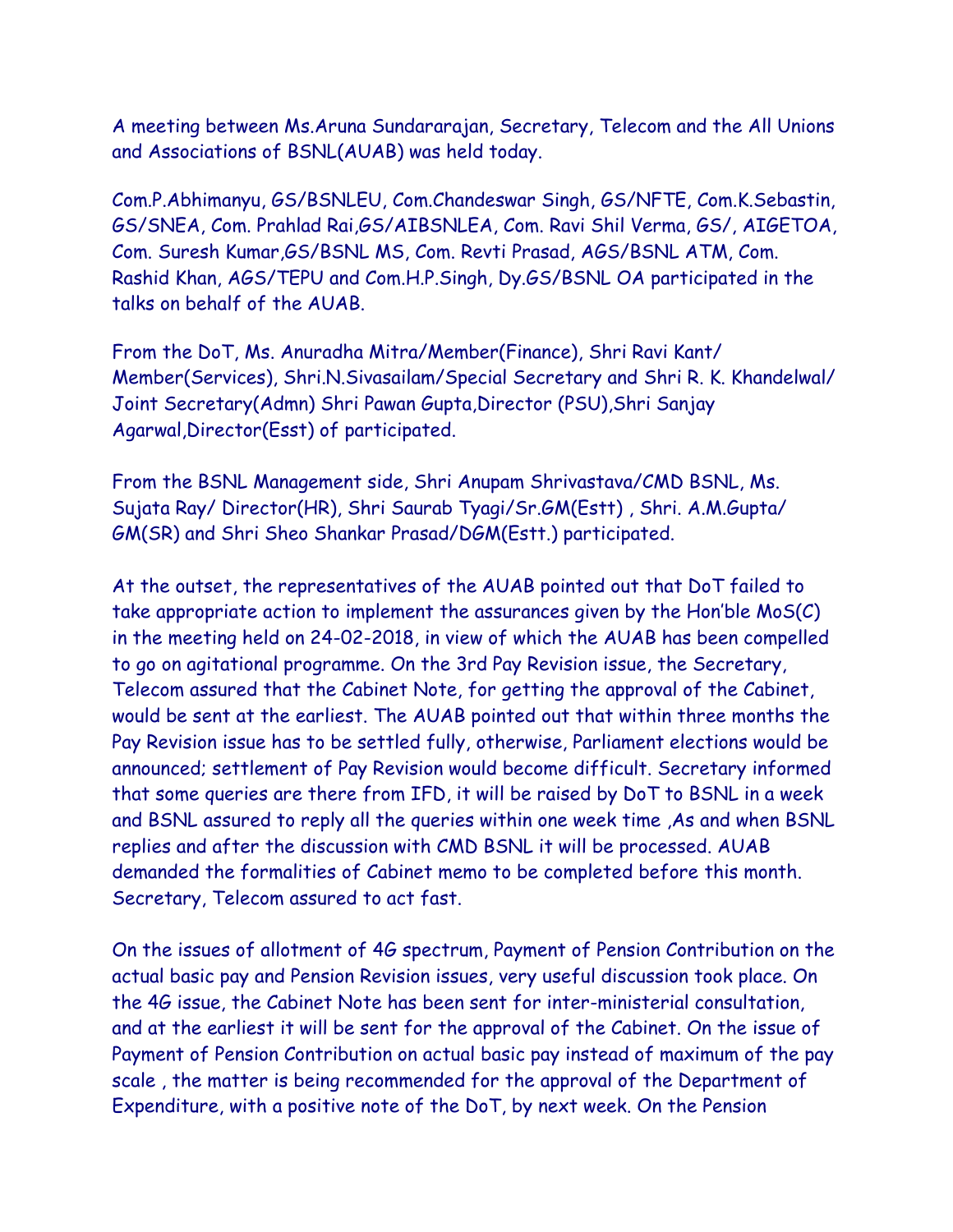Revision of BSNL retirees, the Secretary Telecom appeared to be convinced with the arguments of the AUAB, that it should not be linked with the Pay Revision of the serving employees. She directed the Member (Services) to immediately discuss the issue with her. On the 30% Superannuation benefits for the Directly Recruited employees, the Secretary Telecom said that it should be settled by the BSNL. Thereafter CMD assured to examine another 2%.

After the meeting with the Secretary, Telecom, the meeting of the AUAB was held. The meeting expressed it's satisfaction about the discussions on the issues of Allotment of 4G spectrum, Payment of Pension Contribution and Pension Revision. However, the meeting viewed that there is no improvement in the matter of 3rd Pay Revision. Hence, the meeting decided to go ahead with the agitational programme of Rally on 14.11.2018. The meeting called upon the employees to effectively organise the rallies on 14-11-2018. It is decided that the AUAB will again meet on 14-11-2018, to review the situation.

In addition to the above issues Com GS discussed the issue of replacement of E-1 by E-2,E2A by E-3 and upgradation of subsequent pay scales E-3byE-4,E-4 byE-5,E-5 by E-6 and E-6 by E-7 as per the proposal of BSNL sent on 6-6-2016 .He pleaded that downgrading of the pay scales from E-1A to E-1 and E-2Ato E-2 has degraded the cadres .Secy(T) directed SST to re look in to the matter. Com GS also apprised Secy(T) that despite the assurace given by Hon' ble MOSC a writ petition has been filed by DoT in the Hon'ble High court, Delhi against the PBCAT ND judgement in withdrawal of the additional increments in the same pay scale under EPP.Secy(T) assured to look into the matter.During discussions Com GS AIBSNLEA actively participated along with other General Secretaries.

Organisational decisions of the AUAB:

Prior to the meeting with the Secretary, Telecom, a meeting of the AUAB was held at NFTE's office, under the chairmanship of Com. Chandeswar Singh, GS, NFTE BSNL. After finalising the strategy to be adopted in the meeting with the Secretary, Telecom, the meeting discussed about the ways and means to strengthen the unity of the AUAB and its functioning. After detailed discussion, the following decisions are taken unanimously:-

(1) Com.Chandeswar Singh, GS, NFTE BSNL, is elected as the Chairman of the AUAB.

(2) Com.P.Abhimanyu, GS, BSNLEU, is elected as the Convenor of the AUAB.

(3) Notices for struggles will go with the signatures of all the General Secretaries of the constituents.

(4) All other letters / communications to the BSNL Management/ DoT / Government, will be signed by the Chairman and the Convenor.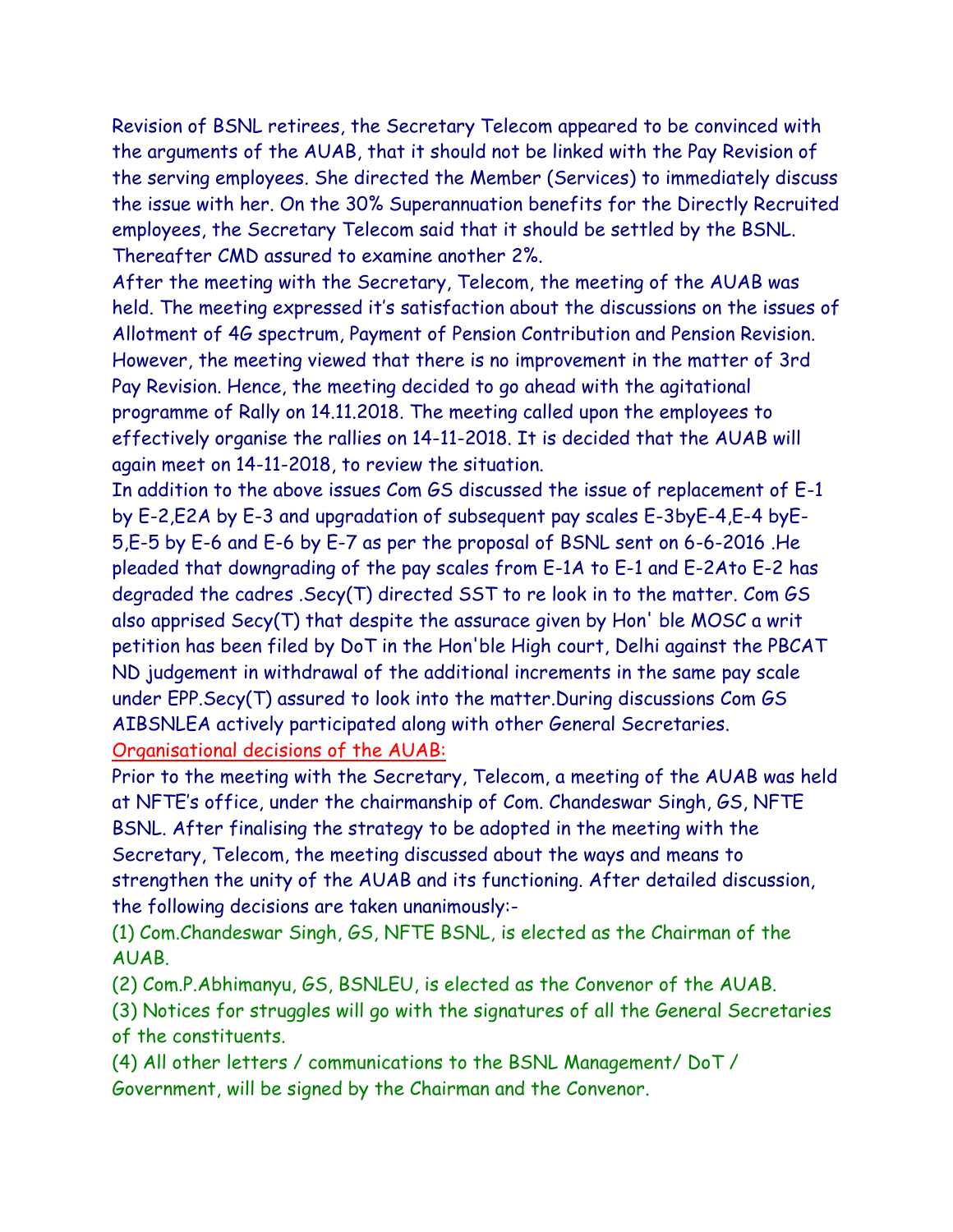(5) AUAB should immediately be formed at all circles and districts, wherever it is not formed so far. As regards the posts of Chairman and Convenor, the pattern adopted at the All India level should be adopted at the circle and district levels also.

#### **02-11-2018**

Meeting with CMD BSNL.:-

GS, President, AGS (Finance) and AGS (DR) met CMD BSNL and discussed regarding

(a) Holding of CPC to promote the eligible executives in the next grade: CMD BSNL further mentioned that let the contempt cases be settled thereafter the CPC's will be considered.

Regarding CAO to DGM (F) promotion: We requested CMD BSNL to allow promotion since the sufficient vacant DGM(F) Posts are there and eligible candidates are less. CMD assured to discuss the matter with the Dir(HR) for early promotion.

On the issue of AO to CAO promotion;We requested for his kind intervention to direct the concern officers for issuing early promotion orders, since the CPC has been completed two months before, CMD assured to look into the matter.

(b) Viability of BSNL: We expressed our concern against non-releasing of funds to the circles even for operation and maintenance purpose. It is reported by circles that electric connection of Telephone Exchanges are disconnected due to nonpayment of electricity bills, vendor payments are not being released for the last 6-7 months, Tower sites rent payments are not being paid, medical bills of BSNL employees and retirees are not paid etc. It has caused serious problems in field units. CMD BSNL appreciated our concern and mentioned that due to financial constraints this situation has arisen, However, it's a temporary phase for 2-3 months after that situation will change. Thus we have to put our all efforts during these 2-3 months' time to face the situation .He also mentioned that Govt. is now allocating 4-G Spectrum to BSNL This will help to BSNL. CMD also mentioned that it is instructed to all senior officers to visit exchanges on day of Diwali whichever place they available on Diwali. This will give positive massage to customers that BSNL is working even on Holidays and festivals.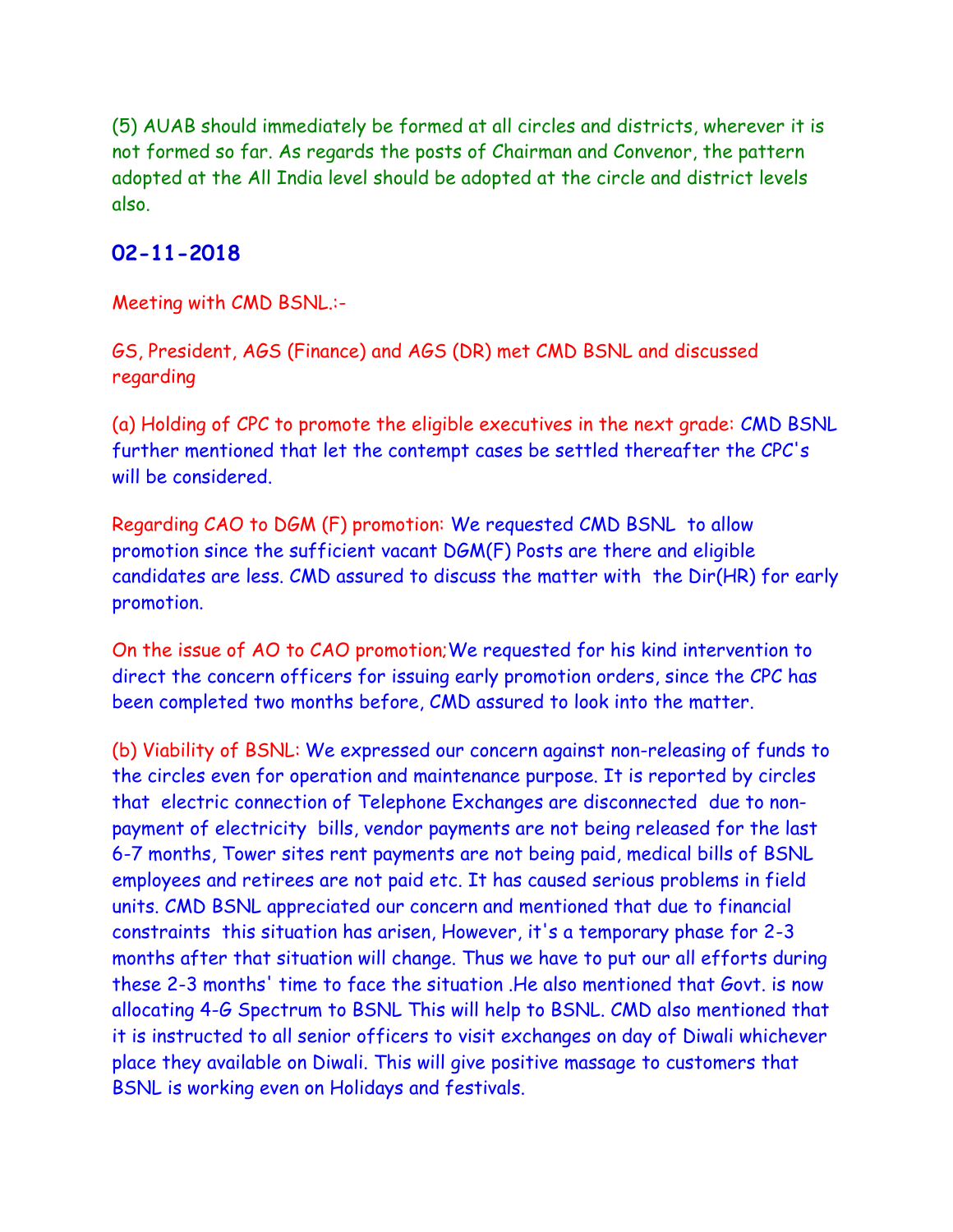### **02-11-2018**

#### Meeting with Sr.GM (Estt.)BSNL CO. :

GS, President, AGS (Finance) and AGS (DR) met Sr.GM (Estt.) and discussed regarding implementation of FR22(I)a(i) for pay fixation of officiating JTO's as per the judgements of Hon'ble CAT Ernakulum bench upheld by Hon'ble High Court Kerala and Hon'ble Supreme Court .Also requested to withdraw the reference of BSNL CO. letter dated 22.12.2015 immediately for the true implementation of the court Judgement's GM(Estt.) assured to look into the matter.

#### **02-11-2018**

Meeting with GM (Pers) BSNL CO.:-

GS, President, AGS (Finance) and AGS (DR) met GM (Pers) and discussed regarding:-

(a) AO to CAO promotion: We requested GM(Pers.) to decide the policy on SC/ST roaster implementation in BSNL as the AO to CAO promotion case is pending for want of policy. GM(Pers.) mentioned that 2<sup>nd</sup> legal opinion of another Sr. Advocate is being taken by sending a draft proposal by explaining the Hon'ble Supreme Court judgements and available DOP&T orders. He assured to send a letter to Sr. Advocate today itself.

(b) Implementation of Rule-206 on TES Group 'B' seniority after Hon'ble Supreme Court judgement:GM(Pers.) informed that DOT has given its comments on BSNL's proposal and has advised to implement in BSNL itself ,we further pleaded that Hon'ble Supreme Court has upheld the impugned judgement of Hon'ble High Court Chandigarh. Accordingly, BSNL should implement the judgement in its true spirit. GM (Pers.) assured to examine the case.

(c) Restructuring of AD(O/L) Cadre: We extended thanks for issuing the AD(O/L) Cadre restructuring order, but requested to clarify the date of effect of implementation .GM(Pers.) assured to look into the matter.

(d) Consideration of some request transfer of executives: We requested for the consideration of some request /tenure transfer cases of SDEs/DEs/ DGMs on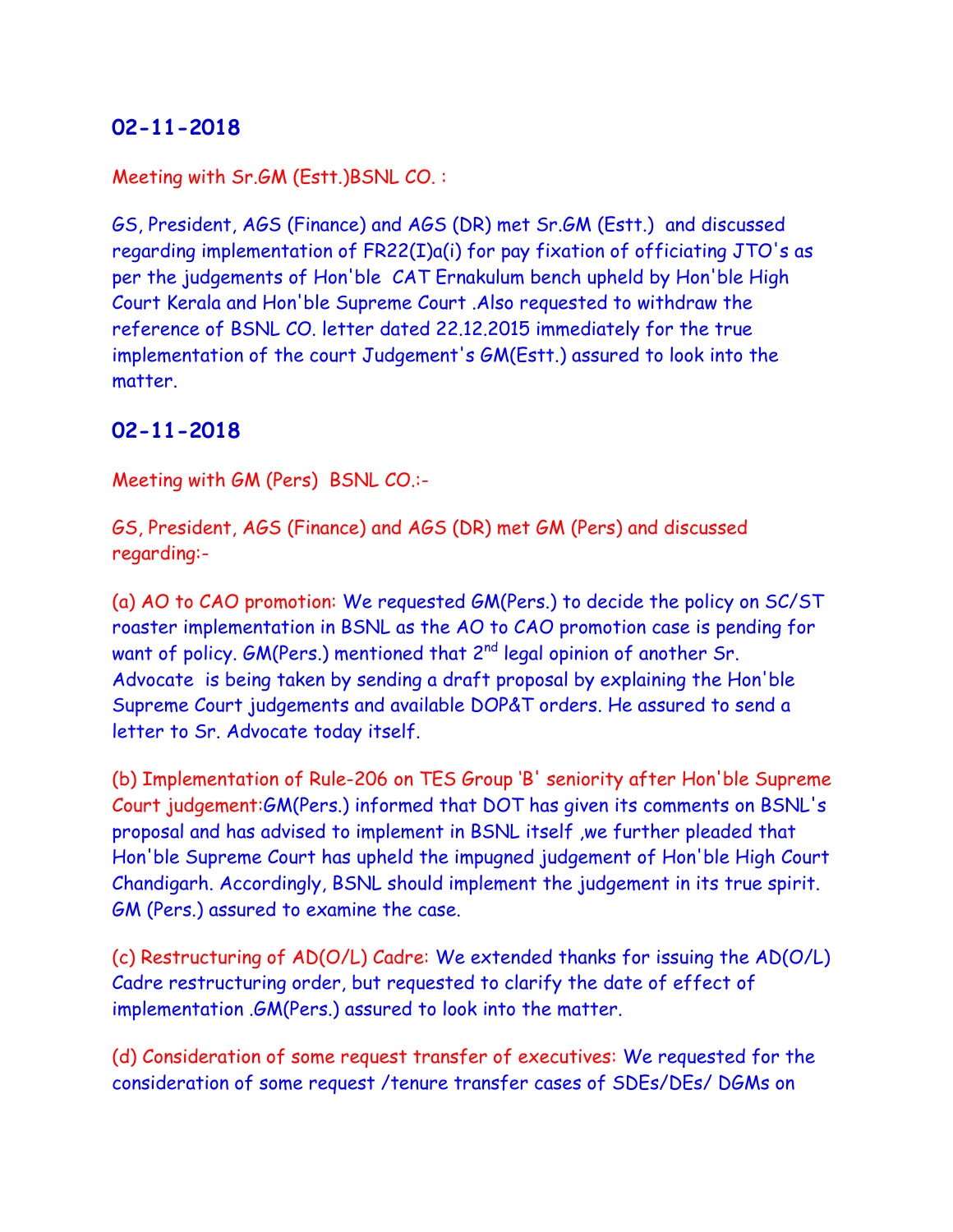genuine grounds. GM (Pers.) assured to look into the matter for early consideration.

## **01-11-2018**

GS writes to Shri Anupam Shrivastava, CMD BSNL regarding allotment of funds for OPEX & Staff claims «<< Click here for letter>>>>

### **01-11-2018**

Meeting With Director (HR) BSNL Board:

GS, President, AGS (Finance) and AGS (DR) met Director (HR) BSNL Board and discussed regarding:

a) Implementation of 3rd PRC in BSNL: Director (HR) mentioned that Secretary (T) has fixed up the meeting with AUAB leaders on 2nd November 2018 at 17.00 Hrs. to discuss the demands –

1. Implementation of 3rd PRC in BSNL with 15% fitment benefit and left out issue of 2nd PRC

2. Payment of Pension contribution on actual basic pay

3. Pension revision of BSNL Pensioners and

4. 4G spectrum allocation to BSNL etc.

Director (HR) further mentioned that now it depends on AUAB leaders that how they plead the issues to Secretary (T) for their settlement. She told that DoT should help BSNL for its revival in the present scenario.

(b) CPCs from AO to CAO and CAO to DGM (Finance): We expressed our serious concern against not issuing promotion orders from AO to CAO and CAO to DGM (Finance). Director (HR) mentioned that Pers. Cell has further asked the second legal opinion from other senior Advocate by submitting the detail draft on the basis of DoP&T orders and Hon'ble Supreme Court judgements to the Sr. Advocate to give his legal opinion on SC/ST roster implementation. Sr. Advocate has assured that within 2-3 days he will give the legal opinion. Similarly in todays NCSC/ST meeting Hon'ble Vice Chairmen informed that he has personally spoken with Secretary DoP & T for issuing orders w.r.t. recent Hon'ble Supreme Court. Judgement and he has assured for early issuance of the orders from DoP&T. However, Director (HR) further mentioned that let, the legal opinion be received on that basis action will be taken for issuing promotion orders.

 We requested Director (HR) to discuss the matter with CMD BSNL to fill-up the DGM (Finance) vacant posts. Director (HR) assured that she will discuss the